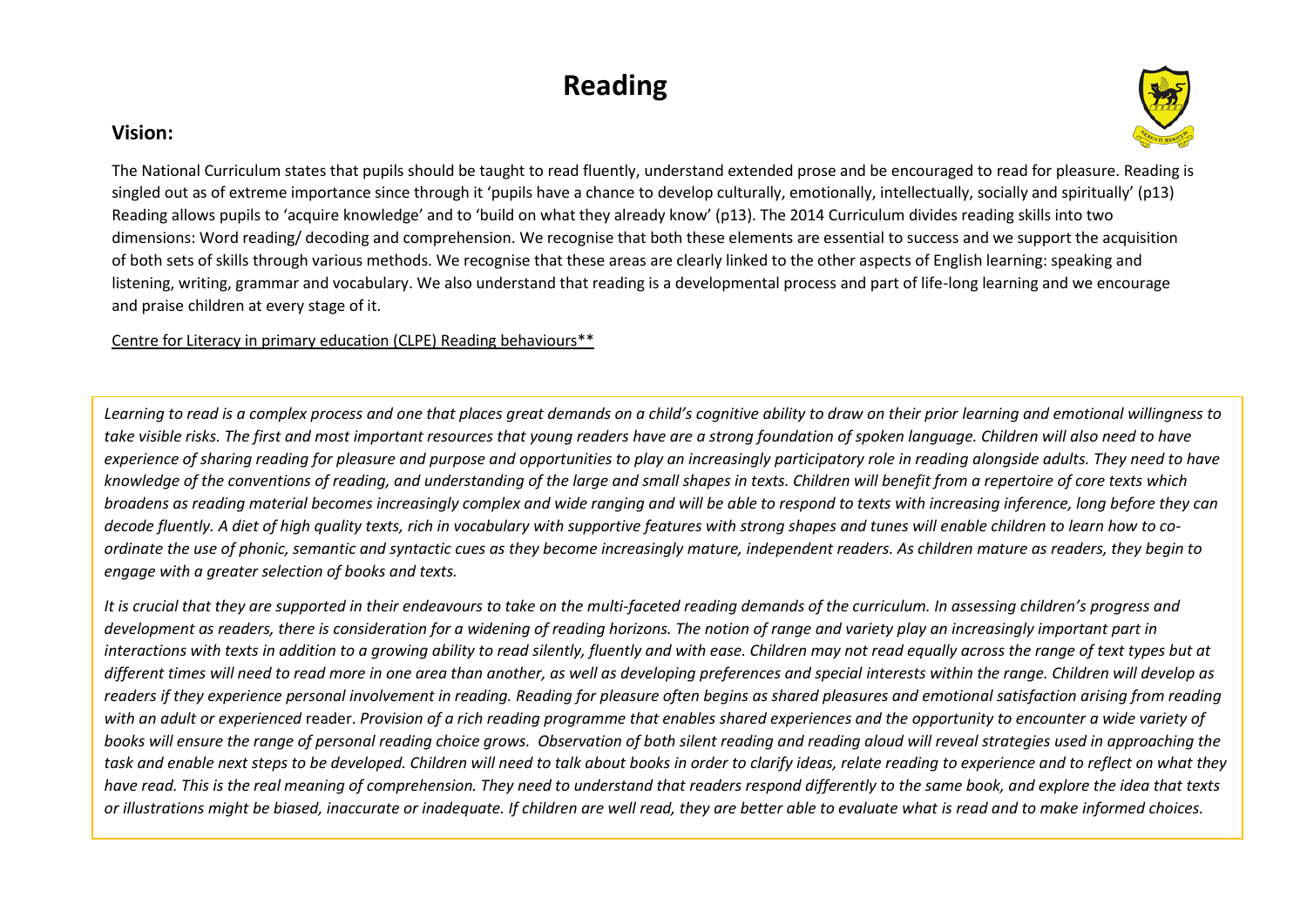|                    | Reading: phonics                                                                                                            | <b>Word Reading</b>                                                                                                                                                                                                                                                                                                                                                                             | Reading a range of<br>books, poetry, plays and<br>performance, fiction and<br>non-fiction                                                    | Reading:<br>vocabulary,<br>language and<br>structure                                                                                                   | Understanding and<br>comprehension                                                             | Discussion and<br>viewpoint                                                                                                                                                                                                                                  |
|--------------------|-----------------------------------------------------------------------------------------------------------------------------|-------------------------------------------------------------------------------------------------------------------------------------------------------------------------------------------------------------------------------------------------------------------------------------------------------------------------------------------------------------------------------------------------|----------------------------------------------------------------------------------------------------------------------------------------------|--------------------------------------------------------------------------------------------------------------------------------------------------------|------------------------------------------------------------------------------------------------|--------------------------------------------------------------------------------------------------------------------------------------------------------------------------------------------------------------------------------------------------------------|
| <b>Early Years</b> | They use phonic<br>knowledge to decode<br>regular words and read<br>them aloud accurately.<br>- Sounds-Write units 1-<br>11 | Children to read<br>whole words,<br>growing in<br>complexity across<br>the year.<br>Units1-7 CVV, unit 8<br>VCC & CVCC, unit 9<br>CCVC, unit 10<br>CCVCC, CVCCC,<br>CCCVC.<br>Children read and<br>understand simple<br>sentences.<br>They also read some<br>common irregular<br>words is, a, the, I,<br>for, of, to are, was,<br>all, come, some,<br>there, their, these,<br>what, where, who. | Uses vocabulary and<br>$\bullet$<br>forms of speech that<br>are increasingly<br>influenced by their<br>experiences from a<br>range of books. | Word,<br>sentence, full<br>stop, capital<br>letter, rhyme,<br>track, scan,<br>predict,<br>character,<br>setting, fiction,<br>non-fiction,<br>syllable. | They demonstrate<br>understanding<br>when talking with<br>others about what<br>they have read. | Identifying,<br>beginning, middle<br>and ending in<br>stories.<br>Similarities with<br>other texts.<br>Repetitive<br>structures.<br>Counting words in<br>sentences.<br>Reading<br>strategies used to<br>work out<br>unknown words<br>other than<br>decoding. |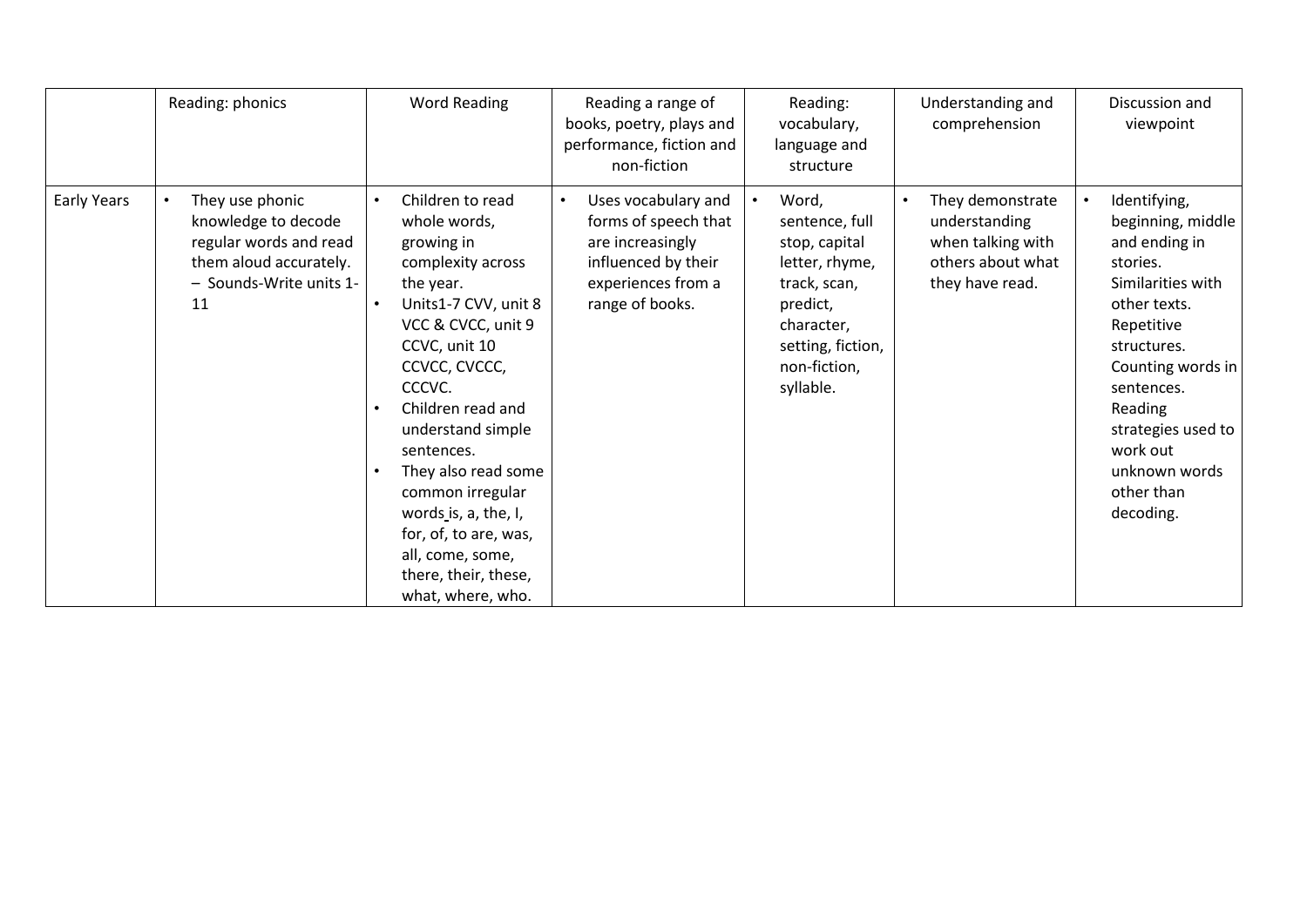| Teaching<br>strategies (Yr<br> R)               | Read aloud to children at least twice every day (use the 'voices' where you can) to develop receptive and expressive language<br>$\bullet$<br>Vocabulary is golden so a focus on the spoken word and shared reading is essential in whole class learning.<br>$\bullet$<br>Regular whole class shared reading of a variety of texts, where comprehension is a focus in conjunction with phonics. Variation in questioning<br>$\bullet$<br>such as: matching, labelling, short response e.g. 'What does the bear eat?' ?<br>Individual decoding books need to match child's phonic stage.<br>$\bullet$<br>Daily guided group reading linked to developing reading skills.<br>$\bullet$<br>Children are heard read at least once a week by the class teacher to ensure that the child's decoding book matches the child's phonic abilities.<br>$\bullet$<br>2 x daily phonics sessions. Morning session- Sounds-write lesson. Afternoon session to address gaps in knowledge and reading skills, extend<br>$\bullet$<br>learning where possible.<br>Continuous provision provides opportunities for consolidating phonics.<br>$\bullet$ |
|-------------------------------------------------|--------------------------------------------------------------------------------------------------------------------------------------------------------------------------------------------------------------------------------------------------------------------------------------------------------------------------------------------------------------------------------------------------------------------------------------------------------------------------------------------------------------------------------------------------------------------------------------------------------------------------------------------------------------------------------------------------------------------------------------------------------------------------------------------------------------------------------------------------------------------------------------------------------------------------------------------------------------------------------------------------------------------------------------------------------------------------------------------------------------------------------------|
| Assessment                                      | Phonic assessments each term.<br>Teacher assessment collected seasonally in Autumn, Spring and Summer terms.<br>$\bullet$                                                                                                                                                                                                                                                                                                                                                                                                                                                                                                                                                                                                                                                                                                                                                                                                                                                                                                                                                                                                            |
| How<br>individual<br>reading is<br>promoted     | Children are heard individually once a week by an adult in school (CT, TP) and this is recorded in the child's Reading Record.<br>$\bullet$<br>Through Reading challenges and book corners<br>$\bullet$<br>Children are encouraged to read both their school books and library books at home.<br>Decoding book is read 3 times to develop decoding fluency and reading stamina.<br>Reading Race - home reading incentive.<br>$\bullet$                                                                                                                                                                                                                                                                                                                                                                                                                                                                                                                                                                                                                                                                                               |
| Support for<br>pupils<br>operating<br>below ARE | Additional provisions focused on consolidating phonics skills.                                                                                                                                                                                                                                                                                                                                                                                                                                                                                                                                                                                                                                                                                                                                                                                                                                                                                                                                                                                                                                                                       |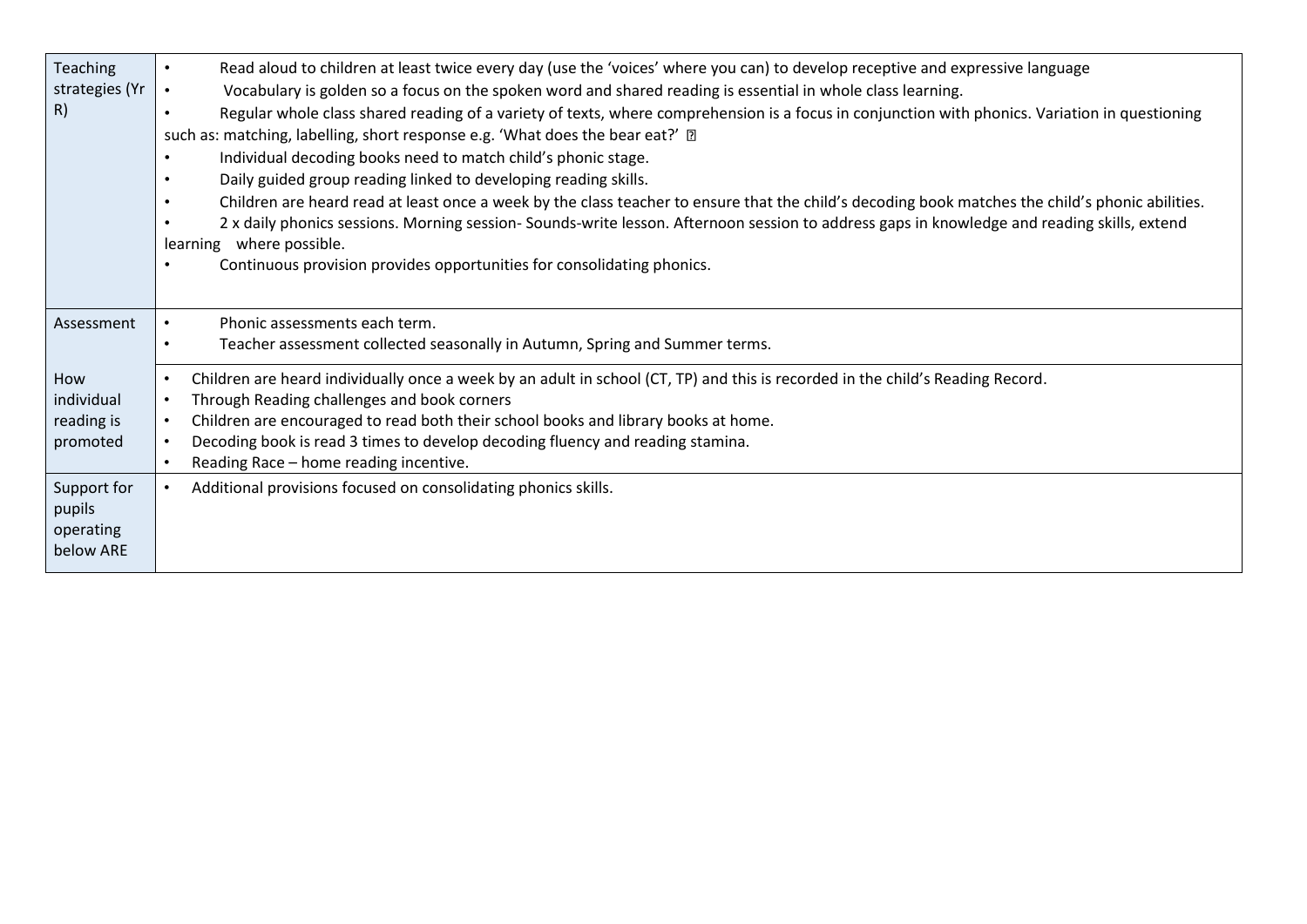|        | Reading: phonics                                                                                                                                                                                                                                                                                                                                                                                                                                                                           | <b>Word Reading</b>                                                                                                                                                                                                                                                                                                                                                                                                              | Reading a range of books,<br>poetry, plays and<br>performance, fiction and<br>non-fiction                                                                                                                                                                                                                                                                                                                                                                                                                                                                                                                                                                                                                   | Reading:<br>vocabulary,<br>language and<br>structure                                                                                                   | Understanding and<br>comprehension                                                                                                                                                                                                                                                                                                                                                                                                                                                                                                                                                                                        | Discussion and viewpoint,<br>summary and<br>retrieval                                                                                                                                                                                                                                    |
|--------|--------------------------------------------------------------------------------------------------------------------------------------------------------------------------------------------------------------------------------------------------------------------------------------------------------------------------------------------------------------------------------------------------------------------------------------------------------------------------------------------|----------------------------------------------------------------------------------------------------------------------------------------------------------------------------------------------------------------------------------------------------------------------------------------------------------------------------------------------------------------------------------------------------------------------------------|-------------------------------------------------------------------------------------------------------------------------------------------------------------------------------------------------------------------------------------------------------------------------------------------------------------------------------------------------------------------------------------------------------------------------------------------------------------------------------------------------------------------------------------------------------------------------------------------------------------------------------------------------------------------------------------------------------------|--------------------------------------------------------------------------------------------------------------------------------------------------------|---------------------------------------------------------------------------------------------------------------------------------------------------------------------------------------------------------------------------------------------------------------------------------------------------------------------------------------------------------------------------------------------------------------------------------------------------------------------------------------------------------------------------------------------------------------------------------------------------------------------------|------------------------------------------------------------------------------------------------------------------------------------------------------------------------------------------------------------------------------------------------------------------------------------------|
| Year 1 | Respond<br>$\bullet$<br>speedily<br>with the<br>correct sound<br>to graphemes<br>(letters or<br>groups of<br>letters) for all<br>40+ phonemes,<br>including,<br>where<br>applicable,<br>alternative<br>sounds for<br>graphemes.<br>Sounds-Write<br>extended code<br>units 1-26<br>Read accurately<br>by blending<br>sounds in<br>unfamiliar<br>words<br>containing<br>GPCs that have<br>been taught;<br>read words<br>containing<br>taught GPCs<br>and $-s$ , $-es$ , $-$<br>ing, -ed, -er | Apply phonic<br>$\bullet$<br>knowledge<br>and skills as the<br>route to<br>decode words<br>Read common<br>$\bullet$<br>exception<br>words, noting<br>unusual<br>correspondences<br>between spelling and<br>sound and where<br>these occur in the<br>word.<br>Read words with<br>$\bullet$<br>contractions [for<br>example, I'm, I'll,<br>we'll], and<br>understand that the<br>apostrophe<br>represents the<br>omitted letter(s) | Read aloud accurately<br>books that are<br>consistent with their<br>developing phonic<br>knowledge and that<br>do not require them<br>to use other strategies<br>to work out words.<br>Re-read these books<br>to build up their<br>fluency and<br>confidence in word<br>reading<br>Listening to and<br>discussing a wide<br>range of poems,<br>stories and non-fiction<br>at a level beyond that<br>at which they can<br>read independently<br>Being encouraged to<br>link what they read or<br>hear read to their<br>own experiences<br>becoming very<br>familiar with key<br>stories, fairy stories<br>and traditional tales,<br>retelling them and<br>considering their<br>particular<br>characteristics | Discussing<br>word meaning,<br>linking new<br>meanings to<br>those already<br>known<br>Recognising<br>and<br>joining in with<br>predictable<br>phrases | Drawing on what<br>$\bullet$<br>they already know<br>or on background<br>information and<br>vocabulary provided<br>by the teacher<br>Checking that the<br>text makes sense to<br>them as they read<br>and correcting<br>inaccurate reading<br>Explain clearly their<br>$\bullet$<br>understanding of<br>what is read to<br>them.<br>Making inferences<br>$\bullet$<br>on<br>the basis of what is<br>being said and done<br>Predicting what<br>might happen on<br>the basis of what<br>has been read so far<br>through sentence<br>stems I think<br>because<br><b>See Vipers</b><br>Progression grid for<br>question stems | Participate in<br>discussion about what<br>is read to them,<br>taking turns and<br>listening to what<br>others say<br>Discussing the<br>significance of the<br>title and events<br>Verbally describe<br>what happens at the<br>beginning, in the<br>middle and at the end<br>of a story. |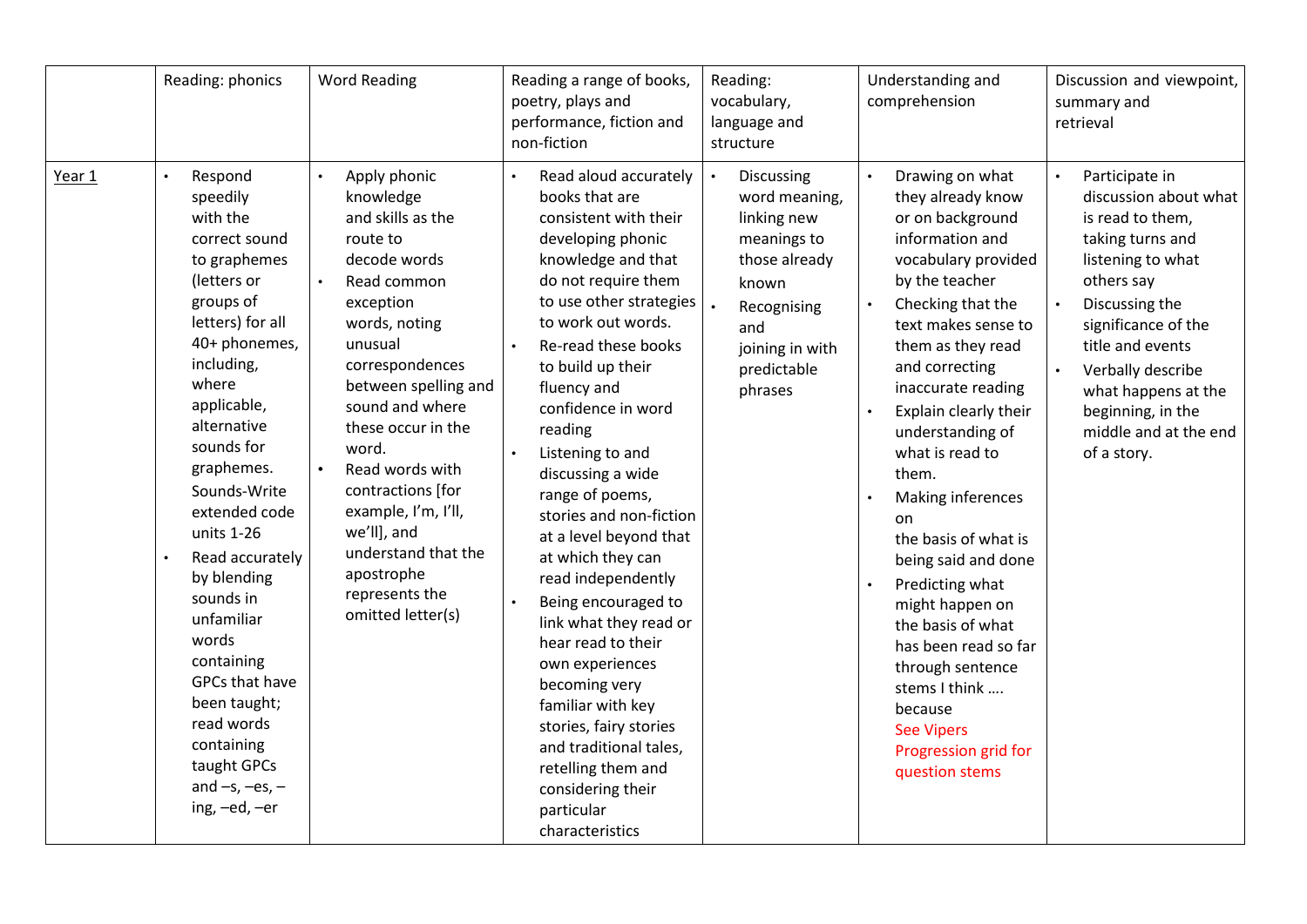| and $-$ est | Learning to          |  |  |
|-------------|----------------------|--|--|
| endings     | appreciate rhymes    |  |  |
|             | and poems, and to    |  |  |
|             | recite some by heart |  |  |

| Teaching<br>strategies (Yr<br>1) | Teacher to read aloud at least twice daily. Pupils should have extensive experience of listening to, sharing and discussing a wide range of high-quality<br>books with the teacher, other adults and each other to engender a love of Reading at the same time as they are reading independently.<br>Pupils' vocabulary should be developed when they listen to books read aloud and when they discuss what they have heard. Such vocabulary can also<br>feed into their writing. Knowing the meaning of more words increases pupils' chances of understanding when they read by themselves.<br>The meaning of some new words should be introduced to pupils before they start to read on their own, so that these unknown words do not hold up<br>their comprehension.<br>However, once pupils have already decoded words successfully, the meaning of those that are new to them can be discussed with them, thus<br>contributing to developing their early skills of inference. By listening frequently to stories, poems and non-fiction that they cannot yet read for themselves,<br>pupils begin to understand how written language can be structured in order, for example, to build surprise in narratives or to present facts in non-fiction.<br>Listening to and discussing information books and other non-fiction establishes the foundations for their learning in other subjects. Pupils should be shown |
|----------------------------------|------------------------------------------------------------------------------------------------------------------------------------------------------------------------------------------------------------------------------------------------------------------------------------------------------------------------------------------------------------------------------------------------------------------------------------------------------------------------------------------------------------------------------------------------------------------------------------------------------------------------------------------------------------------------------------------------------------------------------------------------------------------------------------------------------------------------------------------------------------------------------------------------------------------------------------------------------------------------------------------------------------------------------------------------------------------------------------------------------------------------------------------------------------------------------------------------------------------------------------------------------------------------------------------------------------------------------------------------------------------------------------------------------------------------|
|                                  | Through listening, pupils also start to learn how language sounds and increase their vocabulary and awareness of grammatical structures. In due<br>course, they will be able to draw on such grammar in their own writing.<br>Rules for effective discussions should be agreed with and demonstrated for pupils. They should help to develop and evaluate them, with the<br>$\bullet$<br>expectation that everyone takes part. Pupils should be helped to consider the opinions of others.<br>Role play can help pupils to identify with and explore characters and to try out the language they have listened to.<br>Daily whole class reading linked to developing reading skills using a variety of texts with a variation in question types to develop comprehension. In<br>the summer term, written responses are modelled by the teacher.<br>Children are heard read at least once a week by a class teacher.<br>$\bullet$<br>Decoding books are to match the child's phonic abilities.<br>$\bullet$<br>2 x daily phonics sessions. Morning session- Sounds-write lesson. Afternoon session to address gaps in knowledge and reading skills, extend learning<br>where possible.                                                                                                                                                                                                                                  |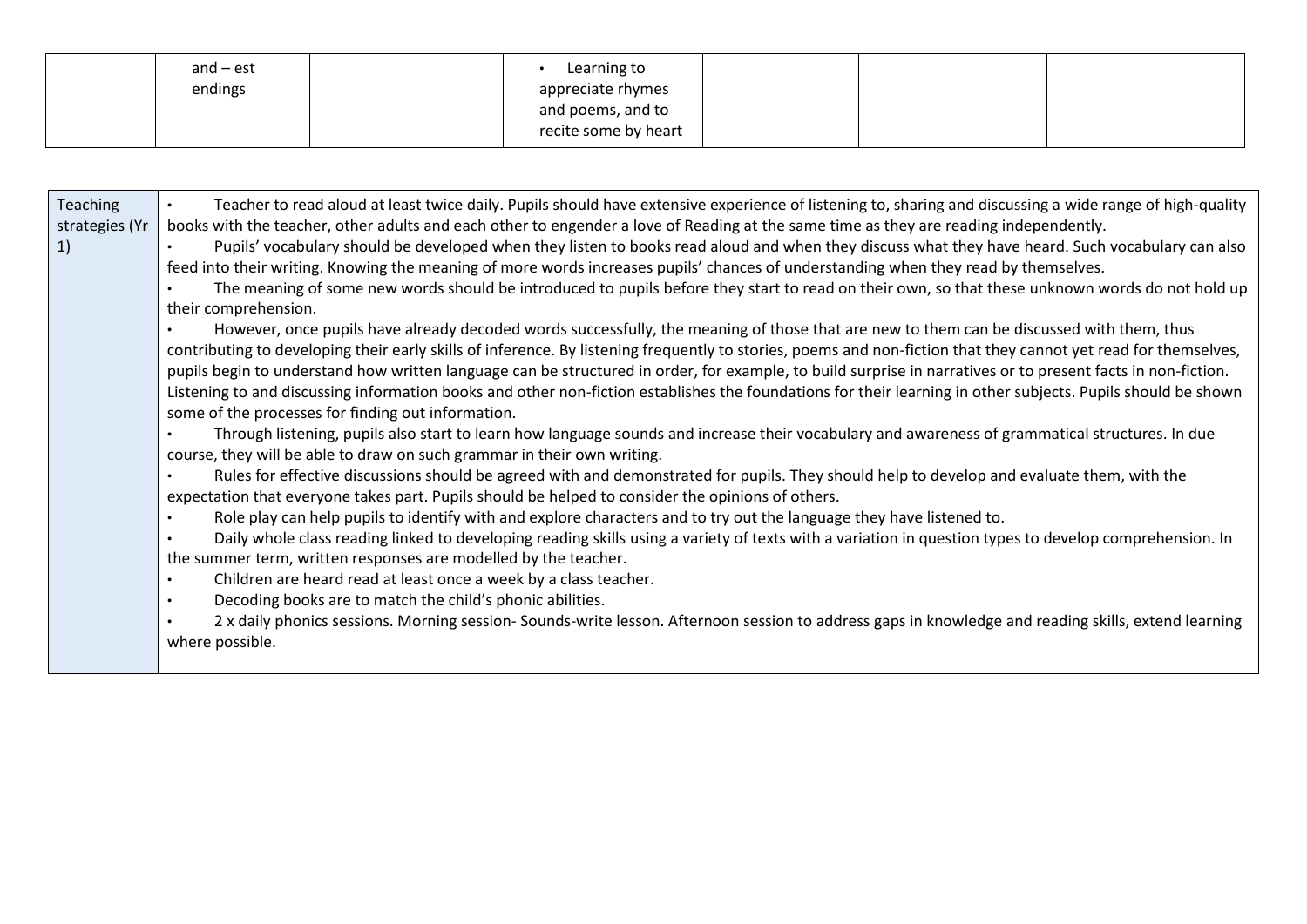| Written      | Children start to record a range of activities including simple written responses to questions, book reviews, story map retellings.                 |
|--------------|-----------------------------------------------------------------------------------------------------------------------------------------------------|
| expectations |                                                                                                                                                     |
|              |                                                                                                                                                     |
| Assessment   | Phonic check each term. (x6)                                                                                                                        |
|              | Headstart reading comprehension assessment Term 6. (scaled score)<br>$\bullet$                                                                      |
|              | Teacher assessment collected seasonally in Autumn, Spring and Summer terms.<br>$\bullet$                                                            |
| How          | All children are heard read 1:1 with a teacher at least once a week.                                                                                |
| individual   | Class Teacher or Teaching Assistant to check Reading Records on a regular basis to monitor home reading. Children are expected to read each         |
| Reading is   | decoding book 3 times to support fluency and reading stamina.                                                                                       |
| promoted     | Children should read a selection of texts (poetry, fiction and non-fiction) and by the end of year 1 fluently reading decoding books up to unit 20. |
|              | Decoding books develop reading stamina and build to approx. 45 words per page.                                                                      |
|              | Reading Race - home reading incentive.                                                                                                              |
| Support for  | Daily 1:1 reading                                                                                                                                   |
| pupils       | Phonic interventions to support children catching up quickly to their peers.                                                                        |
| operating    | During whole class reading sessions, differentiated questioning to ensure all children are able to participate fully.                               |
| below ARE    | Further investigation into profile and support and access to Specialist Teachers via the Local Inclusion Forum Team (LIFT)                          |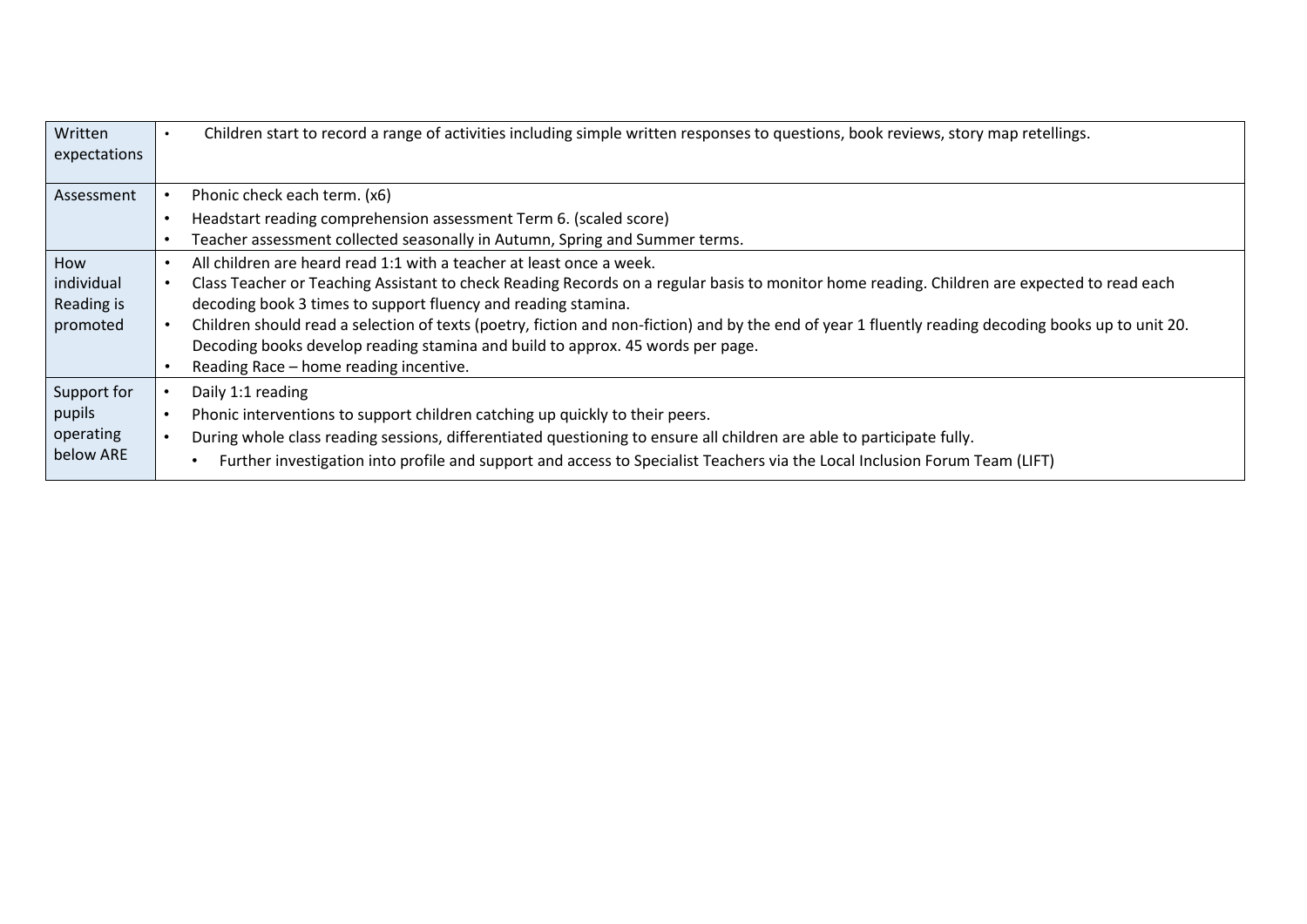|                   | Reading: phonics                                                                                                                                                                                                                                                                                                                                                  | <b>Word Reading</b>                                                                                                                                                                                                                                                                                                                                                                                                                                                       | Reading a range of books,<br>poetry, plays and<br>performance, fiction and<br>non-fiction                                                                                                                                                                                                                                                                                                                                      | Reading:<br>vocabulary,<br>language and<br>structure                                                                                                                                                                                                        | Understanding and<br>comprehension                                                                                                                                                                                                                                                                                                                                                                                                                                                  | Discussion and viewpoint,<br>summary<br>and retrieval                                                                                                                                                                                                                                                                                                                                                                                                                                                                        |
|-------------------|-------------------------------------------------------------------------------------------------------------------------------------------------------------------------------------------------------------------------------------------------------------------------------------------------------------------------------------------------------------------|---------------------------------------------------------------------------------------------------------------------------------------------------------------------------------------------------------------------------------------------------------------------------------------------------------------------------------------------------------------------------------------------------------------------------------------------------------------------------|--------------------------------------------------------------------------------------------------------------------------------------------------------------------------------------------------------------------------------------------------------------------------------------------------------------------------------------------------------------------------------------------------------------------------------|-------------------------------------------------------------------------------------------------------------------------------------------------------------------------------------------------------------------------------------------------------------|-------------------------------------------------------------------------------------------------------------------------------------------------------------------------------------------------------------------------------------------------------------------------------------------------------------------------------------------------------------------------------------------------------------------------------------------------------------------------------------|------------------------------------------------------------------------------------------------------------------------------------------------------------------------------------------------------------------------------------------------------------------------------------------------------------------------------------------------------------------------------------------------------------------------------------------------------------------------------------------------------------------------------|
| Year <sub>2</sub> | Pupils should<br>revise and<br>consolidate the<br>GPCs and the<br>common<br>exception<br>words taught in<br>year 1<br>Read accurately<br>by blending the<br>sounds in<br>words that<br>contain the<br>graphemes<br>taught so far,<br>especially<br>recognising<br>alternative<br>sounds for<br>graphemes;<br>read accurately<br>words of two or<br>more syllables | Read words<br>containing common<br>suffixes<br>Pupils should be<br>taught how to read<br>suffixes by building<br>on the root words<br>that they have<br>already learnt. The<br>whole suffix should<br>be taught as well as<br>the letters that make<br>it up.<br>When pupils are<br>taught how to read<br>longer words, they<br>should be shown<br>syllable boundaries<br>and how to read each<br>syllable separately<br>before they combine<br>them to read the<br>word. | Read aloud books<br>$\bullet$<br>closely matched to<br>their improving<br>phonic knowledge,<br>sounding out<br>unfamiliar words<br>accurately,<br>automatically and<br>without undue<br>hesitation; re-read<br>these books to build<br>up their fluency and<br>confidence in word<br>reading<br>Becoming increasingly<br>familiar with and<br>retelling a wider<br>range of stories, fairy<br>stories and traditional<br>tales | Discussing and<br>clarifying the<br>meanings of<br>words, linking<br>new meanings<br>to known<br>vocabulary<br>Discussing their<br>favourite words<br>and phrases<br>Recognising<br>simple<br>recurring<br>literary<br>language in<br>stories and<br>poetry | Drawing on what<br>they already know<br>or on background<br>information and<br>vocabulary<br>(including subject<br>specific) provided by<br>the teacher<br>Checking that the<br>text makes sense to<br>them as they read<br>and correcting<br>inaccurate reading<br>with less adult<br>prompting<br><b>Explain and discuss</b><br>their understanding<br>of books, poems and<br>other material, both<br>those that they<br>listen to and those<br>that they read for<br>themselves. | Listening to,<br>discussing and<br>expressing views<br>about a wide range of<br>contemporary and<br>classic poetry, stories<br>and nonfiction at a<br>level beyond that at<br>which they can read<br>independently<br>Discussing the<br>sequence of events in<br>books and how items<br>of information are<br>related answering<br>and asking questions<br>Participate in<br>discussion about<br>books, poems and<br>other works that are<br>read to them and<br>those that they can<br>read for themselves,<br>taking turns |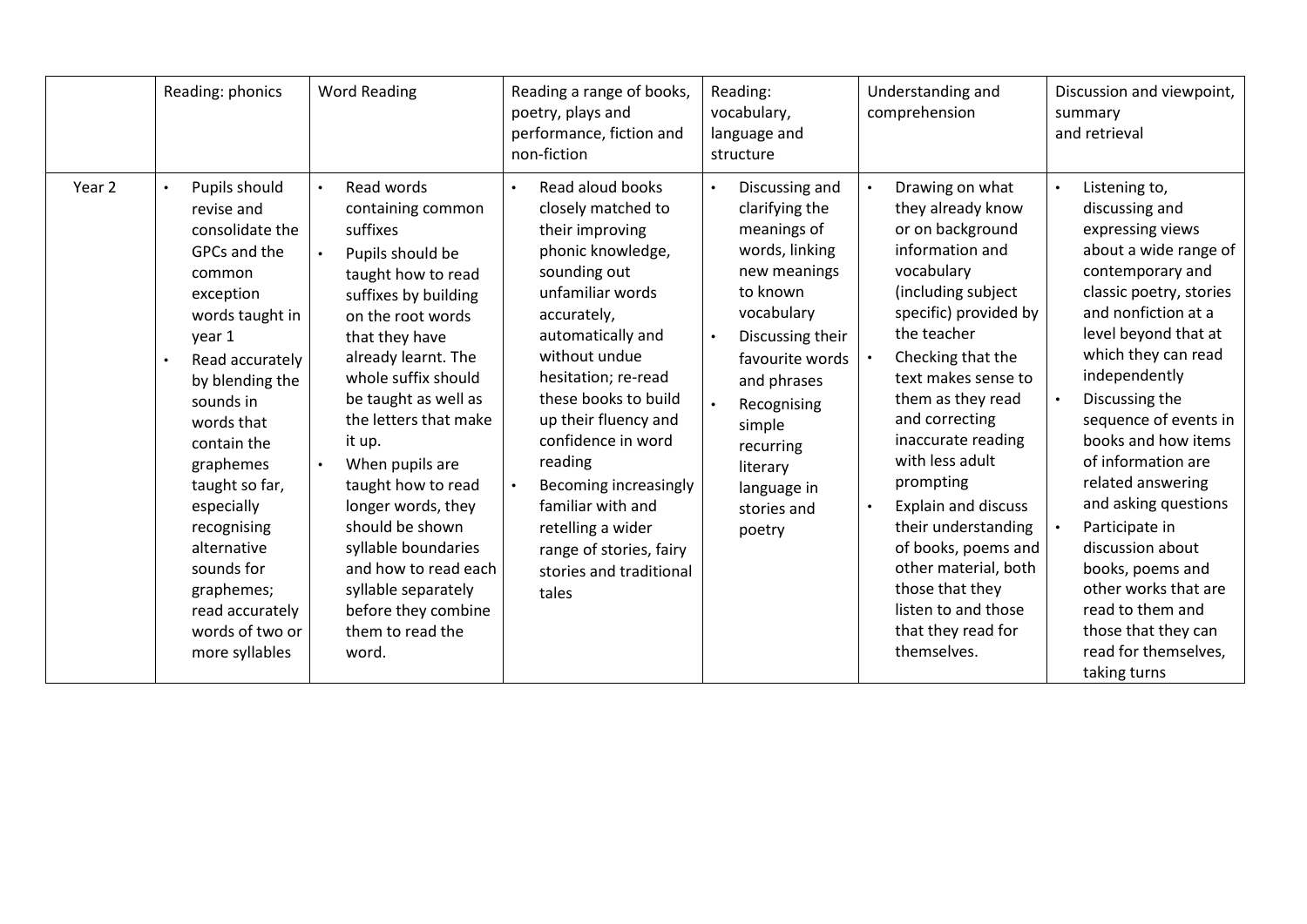|  | Continue to<br>apply phonic<br>knowledge and<br>skills as the<br>route to<br>decode words<br>until automatic<br>decoding has<br>become<br>embedded and<br>reading is<br>fluent. | Read further<br>common<br>exception words,<br>noting unusual<br>correspondences<br>between spelling and<br>sound and where<br>these occur in the<br>word<br>Read most words<br>quickly and<br>accurately, without<br>overt sounding and<br>blending, when they<br>have been frequently<br>encountered | Continuing to build up<br>a repertoire of poems<br>learnt by heart,<br>appreciating these<br>and reciting some,<br>with appropriate<br>intonation to make<br>the meaning clear<br>Being introduced to<br>non-<br>fiction books that are<br>structured in different<br>ways |  | $\bullet$ | Making inferences<br>on<br>the basis of what is<br>being said and<br>done, often<br>involving more than<br>one character.<br>Predicting what<br>might happen on<br>the basis of what<br>has been read, using<br>key information<br>from the story.<br><b>See Vipers</b><br>Progression grid for<br>question stems | and listening to what<br>others say<br><b>2</b> Begin to summarise<br>stories verbally and<br>through<br>pictures/story maps. |
|--|---------------------------------------------------------------------------------------------------------------------------------------------------------------------------------|-------------------------------------------------------------------------------------------------------------------------------------------------------------------------------------------------------------------------------------------------------------------------------------------------------|----------------------------------------------------------------------------------------------------------------------------------------------------------------------------------------------------------------------------------------------------------------------------|--|-----------|-------------------------------------------------------------------------------------------------------------------------------------------------------------------------------------------------------------------------------------------------------------------------------------------------------------------|-------------------------------------------------------------------------------------------------------------------------------|
|--|---------------------------------------------------------------------------------------------------------------------------------------------------------------------------------|-------------------------------------------------------------------------------------------------------------------------------------------------------------------------------------------------------------------------------------------------------------------------------------------------------|----------------------------------------------------------------------------------------------------------------------------------------------------------------------------------------------------------------------------------------------------------------------------|--|-----------|-------------------------------------------------------------------------------------------------------------------------------------------------------------------------------------------------------------------------------------------------------------------------------------------------------------------|-------------------------------------------------------------------------------------------------------------------------------|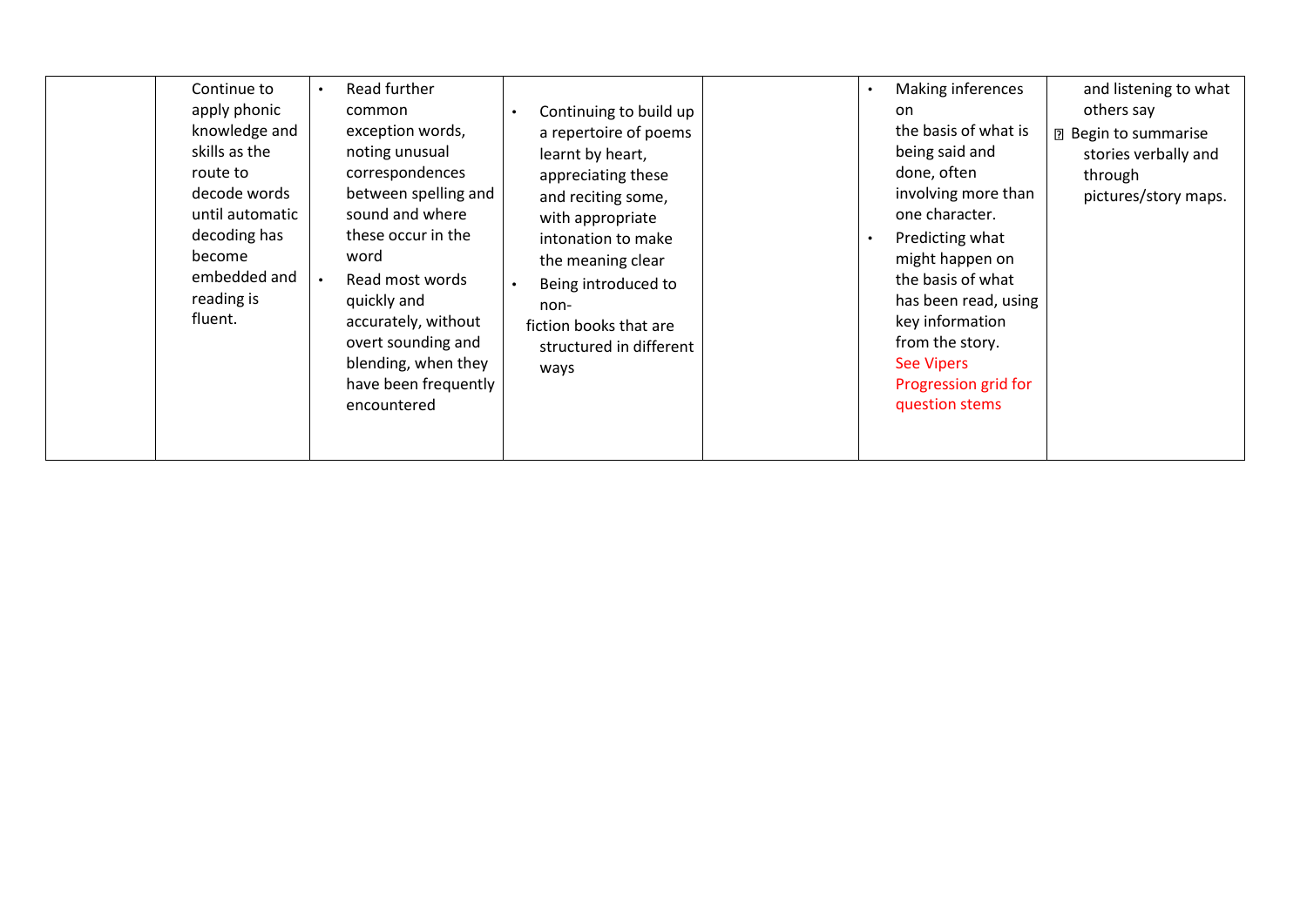| Teaching<br>strategies (Yr<br>2)                | Children are read to every day, being exposed to increasingly challenging vocabulary. Class reading book should be of a level that they children would<br>not be able to access independently. It should be a book from an author who the children might not discover on their own. Avoid Walliams, Rowling,<br>Dahl etc<br>Deliberate steps should be taken to increase pupils' vocabulary and their awareness of grammar so that they continue to understand the differences<br>between spoken and written language.<br>Pupils should learn about cause and effect in both narrative and non-fiction (for example, what has prompted a character's behaviour in a story; why<br>$\bullet$<br>certain dates are commemorated annually). 'Thinking aloud' when reading to pupils may help them to understand what skilled readers do.<br>Discussion should be demonstrated to pupils. They should be guided to participate in it and they should be helped to consider the opinions of others.<br>$\bullet$<br>They should receive feedback on their discussions.<br>Role play and other drama techniques can help pupils to identify with and explore characters. In these ways, they extend their understanding of what<br>$\bullet$<br>they read and have opportunities to try out the language they have listened to.<br>Daily whole class reading is to be used to develop reading skills including written responses to questions, activities include comprehension questions<br>$\bullet$<br>summarising the text in a five finger summary, retelling, predicting what will happen next, highlighting evidence to justify answers in the text. Whole<br>class reading lessons can focus on a particular reading domain if needed.<br>We should strive for all readers to be fluent readers by the end of year 2 and provide encouragement, support and intervention for those pupils who<br>$\bullet$<br>are not yet fluent. |
|-------------------------------------------------|-------------------------------------------------------------------------------------------------------------------------------------------------------------------------------------------------------------------------------------------------------------------------------------------------------------------------------------------------------------------------------------------------------------------------------------------------------------------------------------------------------------------------------------------------------------------------------------------------------------------------------------------------------------------------------------------------------------------------------------------------------------------------------------------------------------------------------------------------------------------------------------------------------------------------------------------------------------------------------------------------------------------------------------------------------------------------------------------------------------------------------------------------------------------------------------------------------------------------------------------------------------------------------------------------------------------------------------------------------------------------------------------------------------------------------------------------------------------------------------------------------------------------------------------------------------------------------------------------------------------------------------------------------------------------------------------------------------------------------------------------------------------------------------------------------------------------------------------------------------------------------------------------------------------------------------|
| Assessment                                      | Headstart comprehension tests in terms 1, 3 and 6 with standardised results.<br>SATs Term 5.<br>$\bullet$<br>Teacher assessment collected seasonally in Autumn, Spring and Summer terms.<br>$\bullet$                                                                                                                                                                                                                                                                                                                                                                                                                                                                                                                                                                                                                                                                                                                                                                                                                                                                                                                                                                                                                                                                                                                                                                                                                                                                                                                                                                                                                                                                                                                                                                                                                                                                                                                               |
| How<br>individual                               | All children are heard read 1:1 with an adult at least weekly<br>$\bullet$<br>Reading Records on a weekly basis to monitor home reading.<br>$\bullet$                                                                                                                                                                                                                                                                                                                                                                                                                                                                                                                                                                                                                                                                                                                                                                                                                                                                                                                                                                                                                                                                                                                                                                                                                                                                                                                                                                                                                                                                                                                                                                                                                                                                                                                                                                               |
| Reading is<br>promoted                          | Reading Race - home reading incentive.                                                                                                                                                                                                                                                                                                                                                                                                                                                                                                                                                                                                                                                                                                                                                                                                                                                                                                                                                                                                                                                                                                                                                                                                                                                                                                                                                                                                                                                                                                                                                                                                                                                                                                                                                                                                                                                                                              |
| Support for<br>pupils<br>operating<br>below ARE | Pupils who are still at the early stages of learning to read should have ample practice in reading books that are closely matched to their developing<br>phonic knowledge and knowledge of common exception words. As soon as the decoding of most regular words and common exception words is<br>embedded fully, the range of books that pupils can read independently will expand rapidly.<br>Pupils should have opportunities to exercise choice in selecting books and be taught how to do so.<br>Daily 1:1 reading with clear focus<br>$\bullet$<br>During whole class reading sessions, differentiated questioning to ensure all children are able to participate fully.<br>$\bullet$<br>Phonic interventions<br>$\bullet$<br>Further investigation into profile and support and access to Specialist Teachers via the Local Inclusion Forum Team (LIFT)<br>$\bullet$                                                                                                                                                                                                                                                                                                                                                                                                                                                                                                                                                                                                                                                                                                                                                                                                                                                                                                                                                                                                                                                         |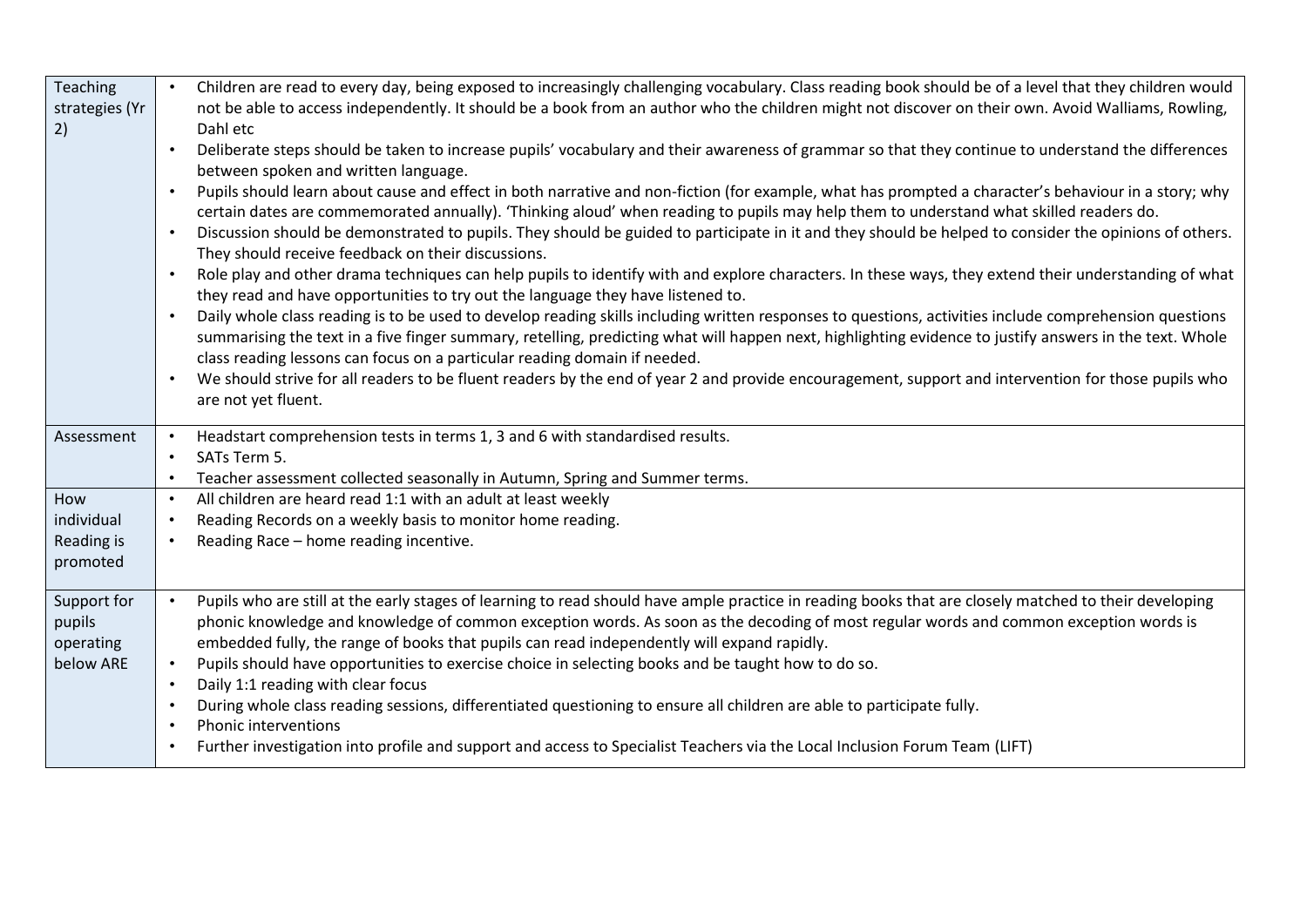| Year <sub>3</sub>                       | Reading: phonics                                                                                                                                                                                                                                                                                                                                                                                                                                                                                                                                                                                                                                                                                                                                                                                                                                                                                                                                                                                                                                                             | <b>Word Reading</b>                                                                                                                                                                                                                                                                                                                                                                                                                                                                                                                                                                                                                                                                                                                                                                                                           | Reading a range of books,<br>poetry, plays and<br>performance, fiction and<br>non-fiction | Reading: vocabulary,<br>language and<br>structure | Understanding and<br>comprehension | Discussion and viewpoint,<br>summary<br>and retrieval |  |  |
|-----------------------------------------|------------------------------------------------------------------------------------------------------------------------------------------------------------------------------------------------------------------------------------------------------------------------------------------------------------------------------------------------------------------------------------------------------------------------------------------------------------------------------------------------------------------------------------------------------------------------------------------------------------------------------------------------------------------------------------------------------------------------------------------------------------------------------------------------------------------------------------------------------------------------------------------------------------------------------------------------------------------------------------------------------------------------------------------------------------------------------|-------------------------------------------------------------------------------------------------------------------------------------------------------------------------------------------------------------------------------------------------------------------------------------------------------------------------------------------------------------------------------------------------------------------------------------------------------------------------------------------------------------------------------------------------------------------------------------------------------------------------------------------------------------------------------------------------------------------------------------------------------------------------------------------------------------------------------|-------------------------------------------------------------------------------------------|---------------------------------------------------|------------------------------------|-------------------------------------------------------|--|--|
| <b>Teaching</b><br>strategies<br>(Yr 3) | etc                                                                                                                                                                                                                                                                                                                                                                                                                                                                                                                                                                                                                                                                                                                                                                                                                                                                                                                                                                                                                                                                          | Pupils should continue to have opportunities to listen frequently to stories, poems, non-fiction and other writing, including whole books and not just<br>extracts, so that they build on what was taught previously. In this way, they also meet books and authors that they might not choose themselves. Pupils<br>should also have opportunities to exercise choice in selecting books and be taught how to do so, with teachers making use of any library services and<br>expertise to support this.<br>Children are read to every day, being exposed to increasingly challenging vocabulary. Class reading book should be of a level that they children would<br>not be able to access independently. It should be a book from an author who the children might not discover on their own. Avoid Walliams, Rowling, Dahl |                                                                                           |                                                   |                                    |                                                       |  |  |
|                                         | Pupils should be encouraged to use drama approaches to understand how to perform plays and poems to support their understanding of the meaning.<br>These activities also provide them with an incentive to find out what expression is required, so feeding into comprehension.<br>Pupils should have guidance about the kinds of explanations and questions that are expected from them. They should help to develop, agree on, and<br>$\bullet$<br>evaluate rules for effective discussion. The expectation should be that all pupils take part.                                                                                                                                                                                                                                                                                                                                                                                                                                                                                                                           |                                                                                                                                                                                                                                                                                                                                                                                                                                                                                                                                                                                                                                                                                                                                                                                                                               |                                                                                           |                                                   |                                    |                                                       |  |  |
|                                         | At this stage, reading comprehension should be taking precedence over teaching word reading directly. Any focus on word reading should support the<br>$\bullet$<br>development of vocabulary.<br>Any child not fluent should have focused phonics intervention so they can catch up.<br>Whole class reading using a variety of texts is taught daily. Lessons typically last for 25 minutes, with longer lessons integrated in order to promote reading<br>stamina. Whole class reading lessons can focus on a particular reading domain if needed.<br>Variation in questioning, both verbal and written to include: multiple choice, ranking/ordering, labelling, find and copy (find and copy one word that<br>suggests), short response e.g. What does the bear eat? Open-ended response e.g. Look at the paragraph beginning: Once upon a time How does the<br>writer create a spooky atmosphere? Explain fully referring to the text in your answer.<br>Class teacher models written answers using evidence from the text. Focus on precision of evidence.<br>$\bullet$ |                                                                                                                                                                                                                                                                                                                                                                                                                                                                                                                                                                                                                                                                                                                                                                                                                               |                                                                                           |                                                   |                                    |                                                       |  |  |
| Written<br>expectation                  |                                                                                                                                                                                                                                                                                                                                                                                                                                                                                                                                                                                                                                                                                                                                                                                                                                                                                                                                                                                                                                                                              | Children record written comprehension responses in to comprehension questions. These responses can be developed through the whole class text or through<br>the text being read in whole class reading.                                                                                                                                                                                                                                                                                                                                                                                                                                                                                                                                                                                                                        |                                                                                           |                                                   |                                    |                                                       |  |  |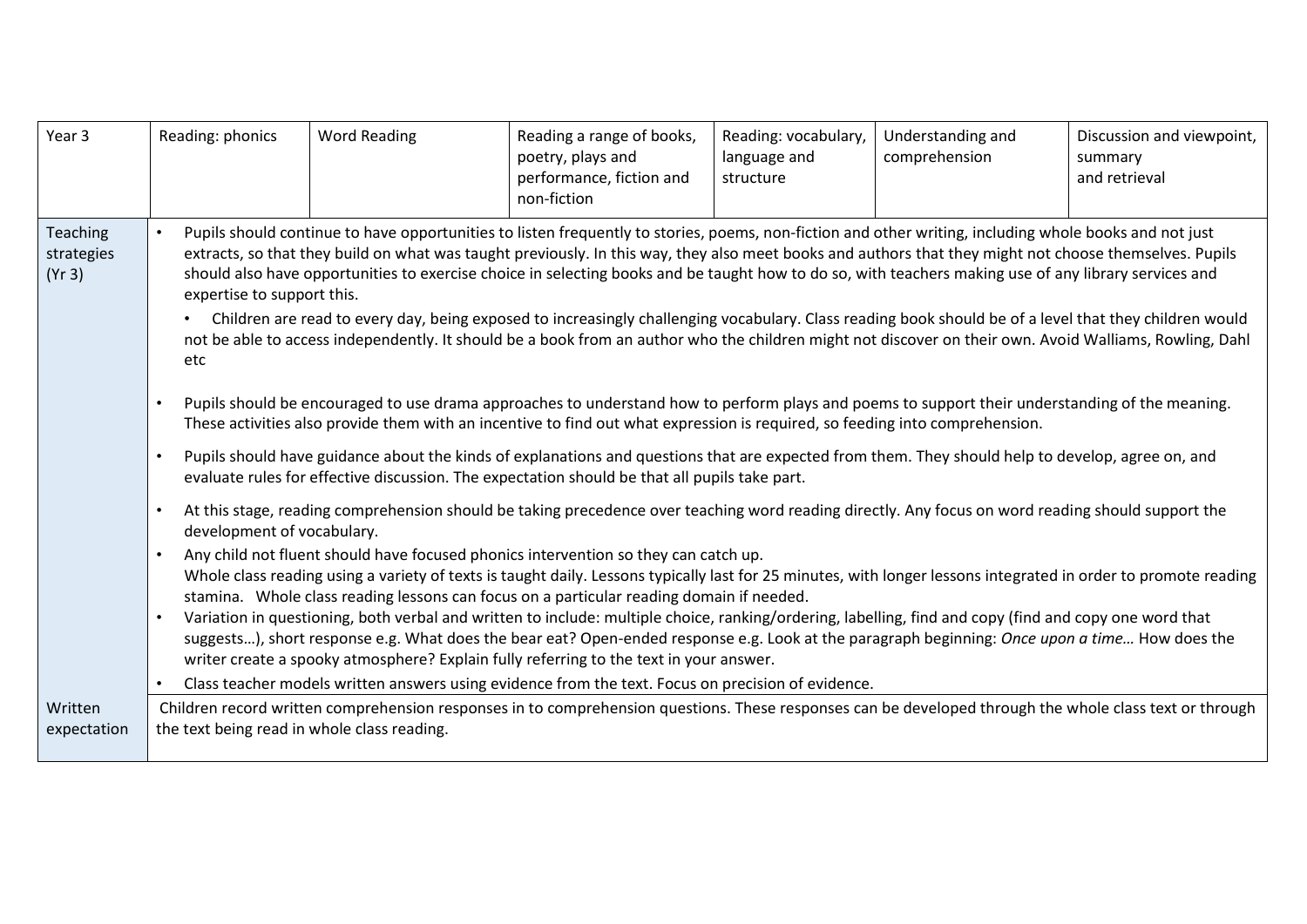| Assessment             | Headstart reading comprehension assessments in terms 1,3 and 5<br>Teacher Assessment steps seasonally in Autumn, Spring and Summer terms.<br>Termly phonics assessments for those children who are not yet 'free' readers.                                      |
|------------------------|-----------------------------------------------------------------------------------------------------------------------------------------------------------------------------------------------------------------------------------------------------------------|
| How                    | All children who are not free readers are to read to the class teacher at least once a week.                                                                                                                                                                    |
| individual             | All free readers are monitored for text choice and a range of text type and authors.                                                                                                                                                                            |
| Reading is<br>promoted | Children's Reading Records are monitored on a weekly basis and systems are in place to do this that are communicated with children and parents.<br>Encourage children to read for pleasure by helping to choose books.<br>Reading Race - home reading incentive |
| Support for            | Children read with an adult at least three times a week.                                                                                                                                                                                                        |
| pupils                 | <b>Phonics interventions</b>                                                                                                                                                                                                                                    |
| operating              | During whole class reading sessions, differentiated questioning to ensure all children are able to participate fully.                                                                                                                                           |
| below ARE              | Further investigation into profile and support and access to Specialist Teachers via the Local Inclusion Forum Team (LIFT)                                                                                                                                      |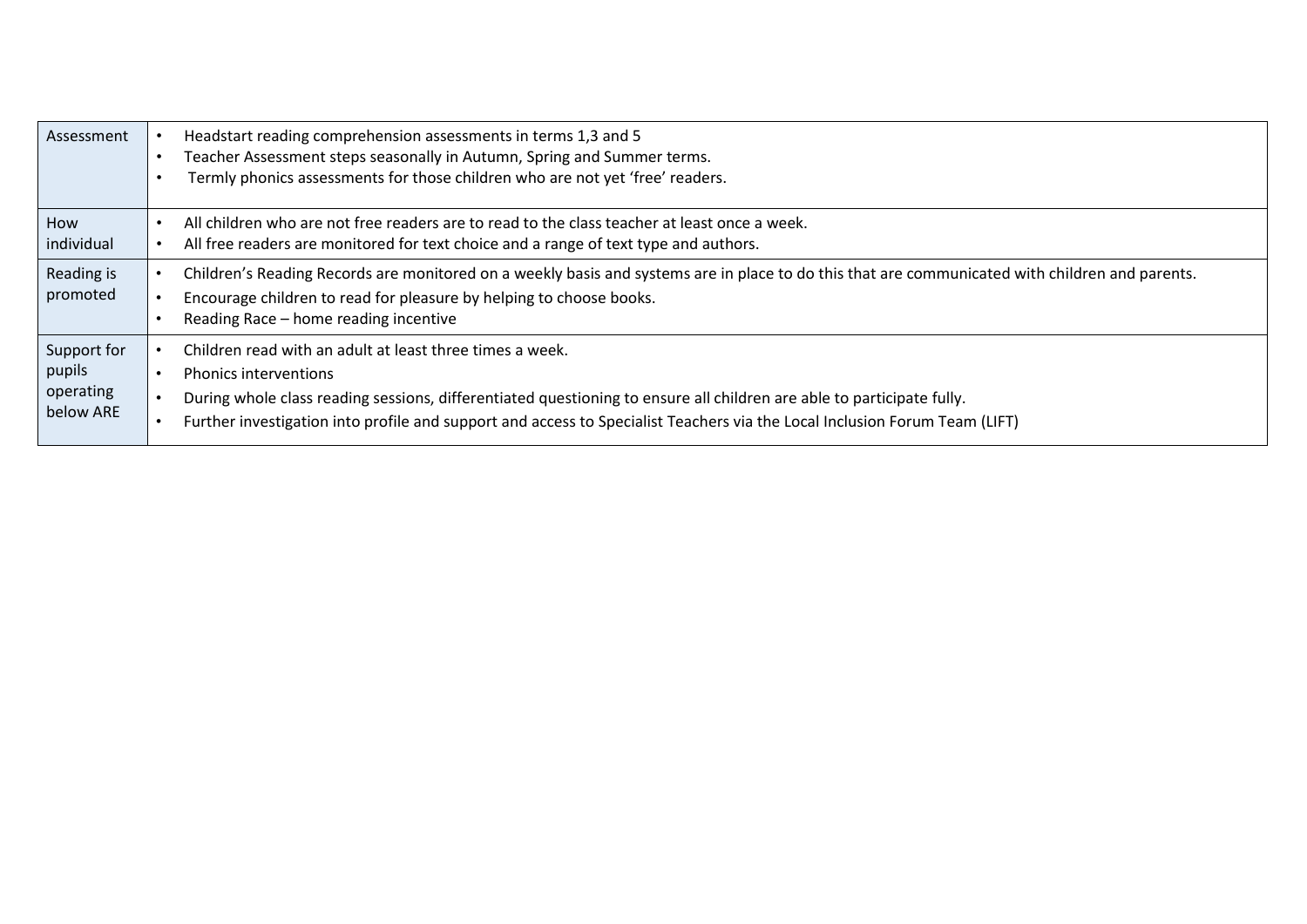|        | Reading: phonics                                                                                                                                                                                                                                     | <b>Word Reading</b>                                                                                                                                                                                                                                                                                                                              | Reading a range of books,<br>poetry, plays and<br>performance, fiction and<br>non-fiction                                                                                                                                                                                                                                                                                                                                                                                                                                                                                                                 | Reading: vocabulary,<br>language and<br>structure                                                                                                                                                                                                                                                                                                                                                             | Understanding and<br>comprehension                                                                                                                                                                                                                                                                                                                                                                                                                                                                                                             | Discussion and viewpoint,<br>summary<br>and retrieval                                                                                                                                                                                                                          |
|--------|------------------------------------------------------------------------------------------------------------------------------------------------------------------------------------------------------------------------------------------------------|--------------------------------------------------------------------------------------------------------------------------------------------------------------------------------------------------------------------------------------------------------------------------------------------------------------------------------------------------|-----------------------------------------------------------------------------------------------------------------------------------------------------------------------------------------------------------------------------------------------------------------------------------------------------------------------------------------------------------------------------------------------------------------------------------------------------------------------------------------------------------------------------------------------------------------------------------------------------------|---------------------------------------------------------------------------------------------------------------------------------------------------------------------------------------------------------------------------------------------------------------------------------------------------------------------------------------------------------------------------------------------------------------|------------------------------------------------------------------------------------------------------------------------------------------------------------------------------------------------------------------------------------------------------------------------------------------------------------------------------------------------------------------------------------------------------------------------------------------------------------------------------------------------------------------------------------------------|--------------------------------------------------------------------------------------------------------------------------------------------------------------------------------------------------------------------------------------------------------------------------------|
| Year 4 | Whilst there is<br>$\bullet$<br>no statutory<br>content pupils<br>should Continue<br>to apply phonic<br>knowledge and<br>skills as the<br>route to decode<br>words until<br>automatic<br>decoding has<br>become<br>embedded and<br>reading is fluent | Apply their growing<br>knowledge of root<br>words, prefixes and<br>suffixes (etymology<br>and morphology) to<br>read aloud and to<br>understand the<br>meaning of new<br>words they meet<br>Read further<br>exception words,<br>noting the unusual<br>correspondences<br>between spelling and<br>sound, and where<br>these occur in the<br>word. | Continue to listen to<br>and discuss a wide<br>range of fiction,<br>poetry, plays,<br>nonfiction and<br>reference books or<br>textbooks including:<br>Continue to increase<br>their familiarity with a<br>wide range of books,<br>including fairy stories,<br>myths and legends,<br>and retelling some of<br>these orally including:<br>Reading books that are<br>structured in different<br>ways for a range of<br>purposes (for example<br>note the<br>presentational devices<br>such as numbering and<br>headings in<br>instructions)<br>Pupils should talk<br>confidently about the<br>conventions of | Identifying how<br>language,<br>structure, and<br>presentation<br>contribute to<br>meaning<br>Identifying<br>themes and<br>conventions in a<br>wide range of<br>books<br>Reading, re-<br>reading, and<br>rehearsing<br>poems and plays<br>for presentation<br>and<br>performance<br>give pupils<br>opportunities to<br>discuss<br>language,<br>including<br>vocabulary,<br>extending their<br>interest in the | Drawing inferences<br>such<br>as inferring<br>characters' feelings,<br>thoughts and<br>motives from their<br>actions, and<br>justifying inferences<br>with evidence<br>Checking that the<br>text makes sense to<br>them, discussing<br>their understanding<br>and explaining the<br>meaning of words in<br>context<br>Predicting what<br>might happen from<br>details stated and<br>implied Asking<br>questions to improve<br>their understanding<br>of a text the<br>complexity of the<br>writing increases the<br>level of challenge from Yr | Participate in<br>discussion about both<br>books that are read to<br>them and those they<br>can read for<br>themselves, taking<br>turns and listening to<br>what others say<br>Begin to identify main<br>ideas drawn from<br>more than one<br>paragraph and<br>summarise these |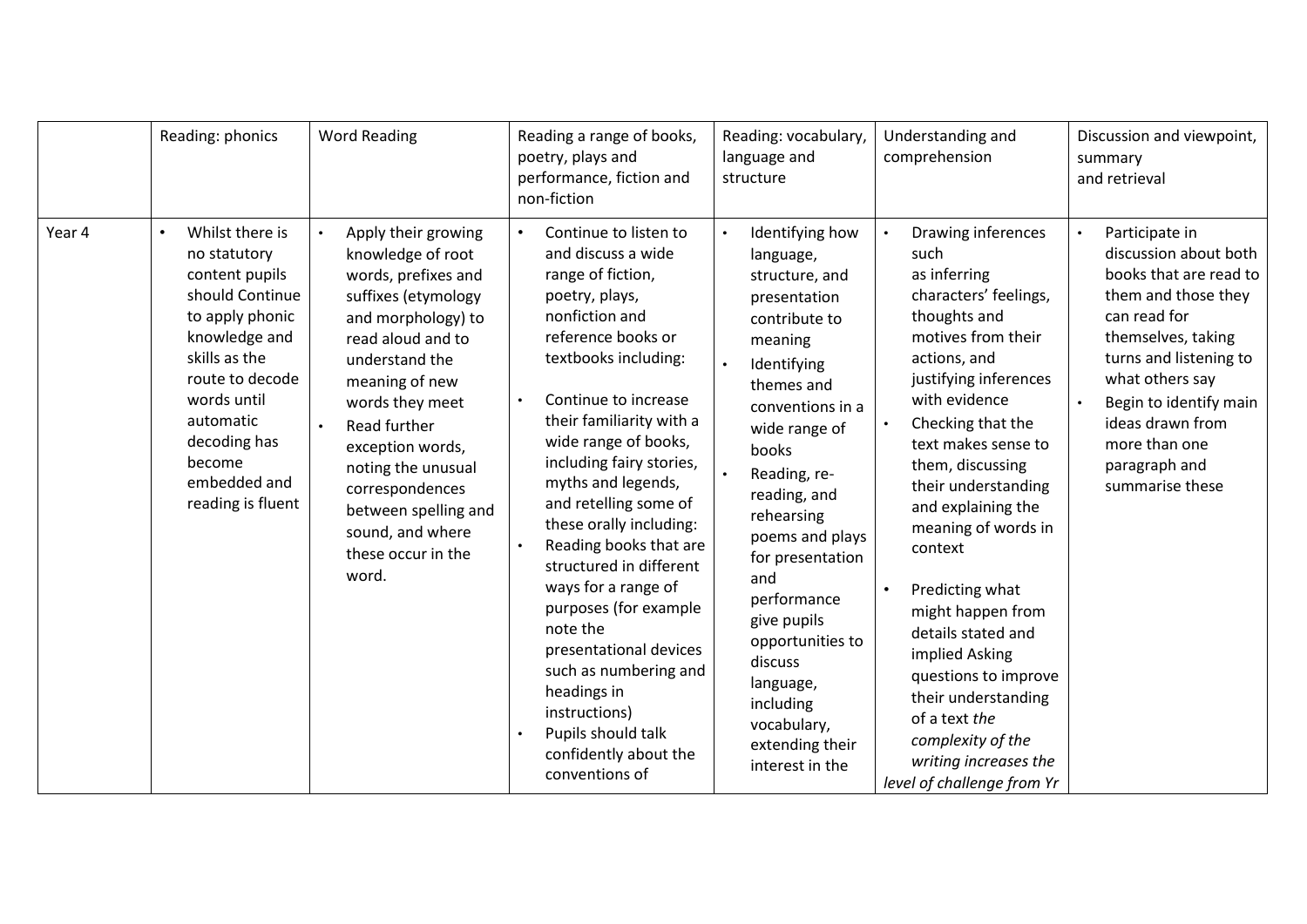|  | different types of<br>writing (for example,<br>the greetings in letters,<br>a diary in the first<br>person)<br>In using non-fiction,<br>$\bullet$<br>pupils should know<br>what information they<br>need to look for before<br>they begin and be clear<br>about the task. They<br>should be shown how<br>to use contents pages<br>and indexes to locate<br>information.<br>Recognising some<br>$\bullet$<br>different forms of<br>poetry [for example,<br>free verse, narrative<br>poetry] showing<br>understanding through<br>intonation, tone,<br>volume and action | meaning and<br>origin of words | $\mathfrak{Z}$<br><b>See Vipers</b><br>Progression grid for<br>question stems |  |
|--|-----------------------------------------------------------------------------------------------------------------------------------------------------------------------------------------------------------------------------------------------------------------------------------------------------------------------------------------------------------------------------------------------------------------------------------------------------------------------------------------------------------------------------------------------------------------------|--------------------------------|-------------------------------------------------------------------------------|--|
|--|-----------------------------------------------------------------------------------------------------------------------------------------------------------------------------------------------------------------------------------------------------------------------------------------------------------------------------------------------------------------------------------------------------------------------------------------------------------------------------------------------------------------------------------------------------------------------|--------------------------------|-------------------------------------------------------------------------------|--|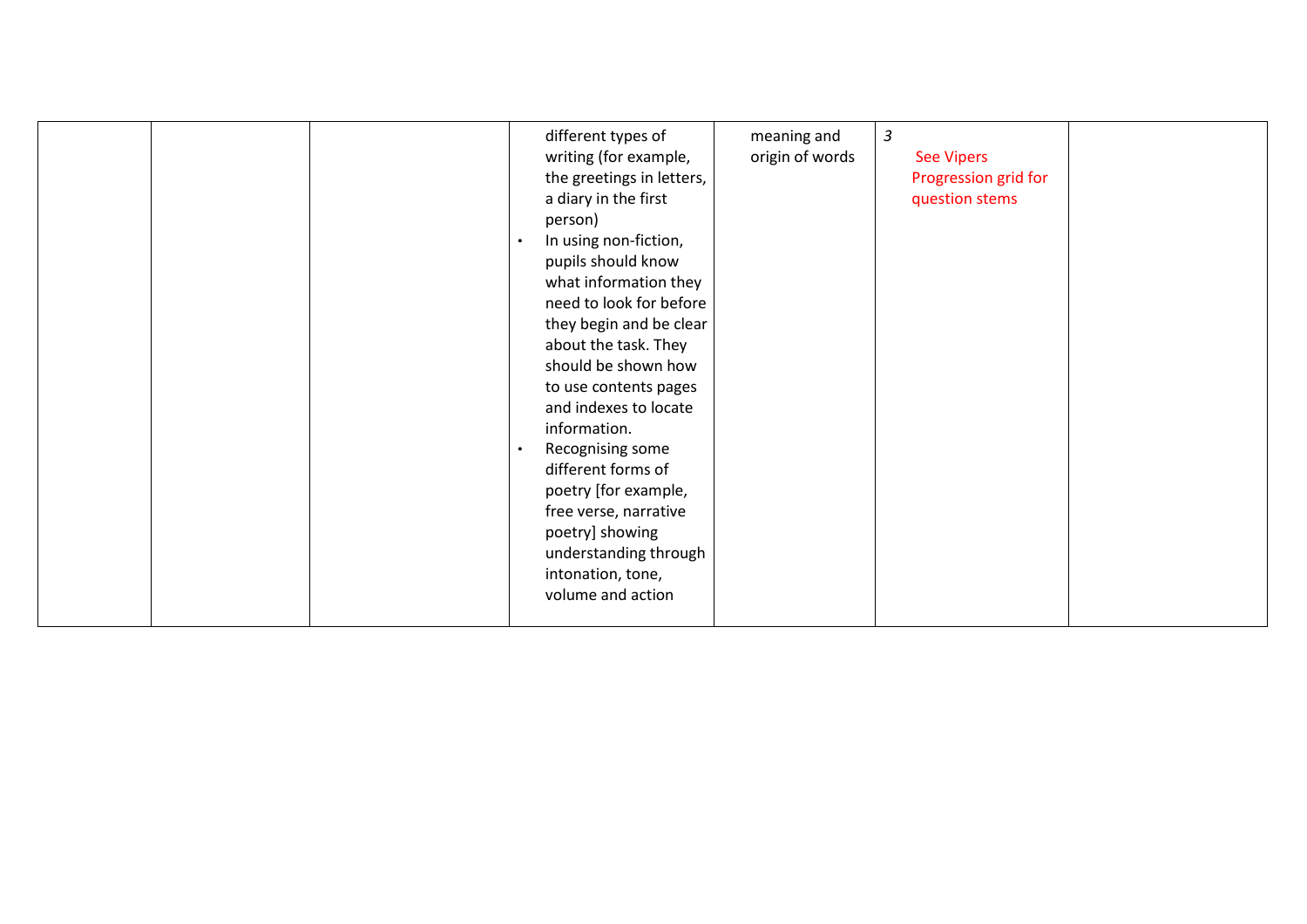| Teaching<br>strategies<br>(Yr 4)            | Pupils should continue to have opportunities to listen frequently to stories, poems, non-fiction and other writing, including whole books and not just<br>extracts, so that they build on what was taught previously. In this way, they also meet books and authors that they might not choose themselves. Pupils<br>should also have opportunities to exercise choice in selecting books and be taught how to do so, with teachers making use of any library services and<br>expertise to support this.<br>Children are read to every day, being exposed to increasingly challenging vocabulary. Class reading book should be of a level that they children would not<br>be able to access independently. It should be a book from an author who the children might not discover on their own. Avoid Walliams, Rowling, Dahl etc<br>Pupils should be encouraged to use drama approaches to understand how to perform plays and poems to support their understanding of the meaning.<br>These activities also provide them with an incentive to find out what expression is required, so feeding into comprehension.<br>Whole class reading using a variety of texts is taught daily. Lessons typically last for 25 minutes, with longer lessons integrated in order to promote<br>$\bullet$<br>reading stamina. Whole class reading lessons can focus on a particular reading domain if needed.<br>Regular whole class shared reading of a variety of texts with variation in questioning, both verbal and written to include: multiple choice,<br>$\bullet$<br>ranking/ordering, labelling, find and copy (find and copy one word that suggests), short response e.g. What does the bear eat? Open-ended response<br>e.g. Look at the paragraph beginning: Once upon a time How does the writer create an image of the scene? Explain fully referring to the text in your<br>answer.<br>Questioning (verbal and written) strongly develops accurate retrieval with precision. Questioning also develops inference and asks children to explain the<br>$\bullet$<br>meaning of words.<br>The complexity, length and range of text types increases from years 3-4. |
|---------------------------------------------|--------------------------------------------------------------------------------------------------------------------------------------------------------------------------------------------------------------------------------------------------------------------------------------------------------------------------------------------------------------------------------------------------------------------------------------------------------------------------------------------------------------------------------------------------------------------------------------------------------------------------------------------------------------------------------------------------------------------------------------------------------------------------------------------------------------------------------------------------------------------------------------------------------------------------------------------------------------------------------------------------------------------------------------------------------------------------------------------------------------------------------------------------------------------------------------------------------------------------------------------------------------------------------------------------------------------------------------------------------------------------------------------------------------------------------------------------------------------------------------------------------------------------------------------------------------------------------------------------------------------------------------------------------------------------------------------------------------------------------------------------------------------------------------------------------------------------------------------------------------------------------------------------------------------------------------------------------------------------------------------------------------------------------------------------------------------------------------------------------------------------------------------------------------------|
| Written<br>expectation                      | Children record written comprehension weekly<br>$\bullet$                                                                                                                                                                                                                                                                                                                                                                                                                                                                                                                                                                                                                                                                                                                                                                                                                                                                                                                                                                                                                                                                                                                                                                                                                                                                                                                                                                                                                                                                                                                                                                                                                                                                                                                                                                                                                                                                                                                                                                                                                                                                                                          |
| Assessment                                  | Headstart reading comprehension assessments in terms 1,3 and 5<br>Teacher Assessment steps seasonally in Autumn, Spring and Summer terms.<br>$\bullet$<br>Termly phonics assessments for those children who are not yet 'free' readers.                                                                                                                                                                                                                                                                                                                                                                                                                                                                                                                                                                                                                                                                                                                                                                                                                                                                                                                                                                                                                                                                                                                                                                                                                                                                                                                                                                                                                                                                                                                                                                                                                                                                                                                                                                                                                                                                                                                            |
| How<br>individual<br>Reading is<br>promoted | All children who are not free readers are to read to the class teacher at least once a week.<br>$\bullet$<br>Children's Reading Records are monitored on a weekly basis and systems are in place to do this that are communicated with children and parents.<br>$\bullet$<br>Encourage children to read for pleasure by helping to choose books regularly.<br>Reading Race - home reading incentive<br>All free readers are monitored for text choice and a range of text type and authors.                                                                                                                                                                                                                                                                                                                                                                                                                                                                                                                                                                                                                                                                                                                                                                                                                                                                                                                                                                                                                                                                                                                                                                                                                                                                                                                                                                                                                                                                                                                                                                                                                                                                        |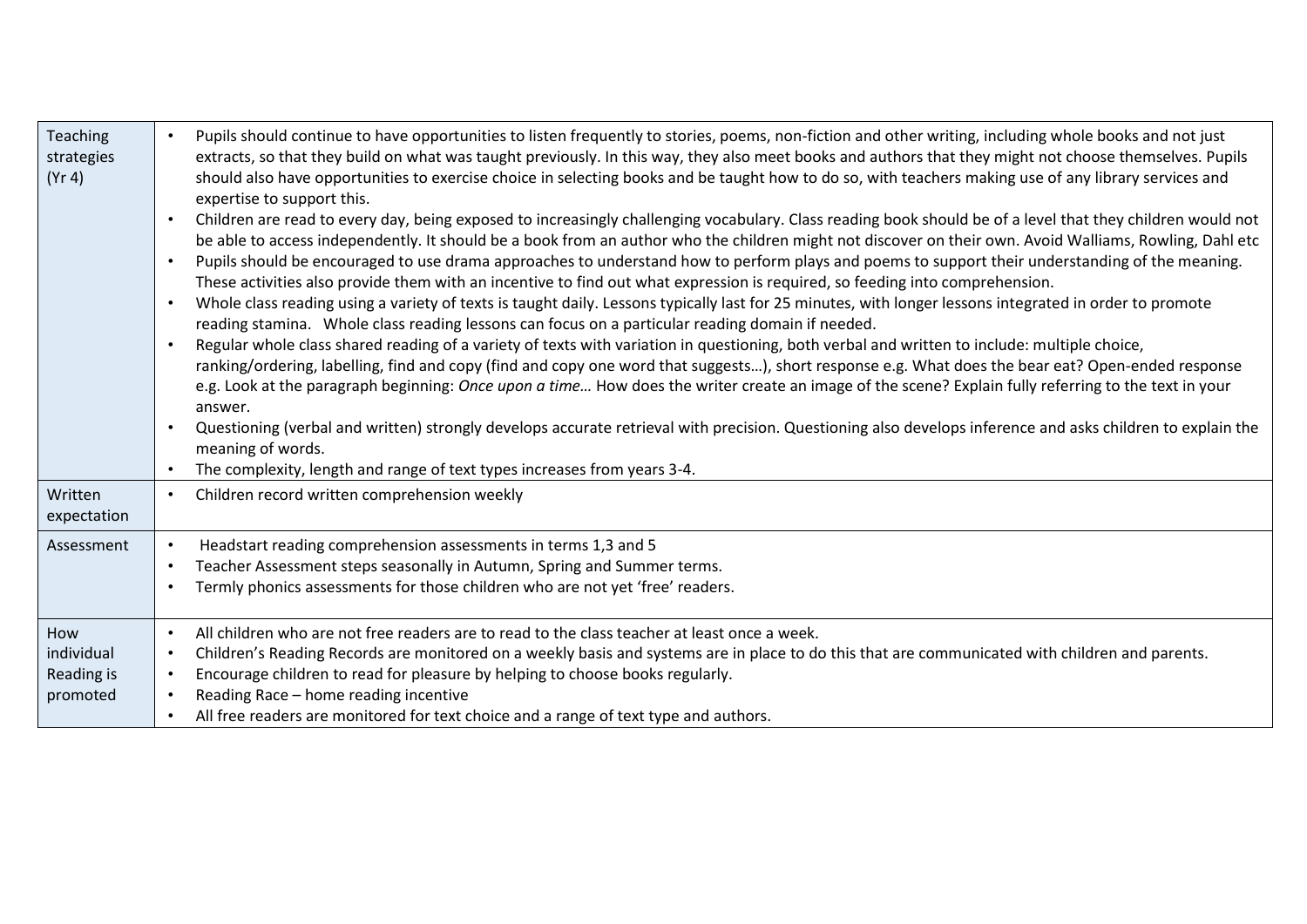| Support for | Children read with an adult at least three times a week.                                                                   |
|-------------|----------------------------------------------------------------------------------------------------------------------------|
| pupils      | <b>Phonics interventions</b>                                                                                               |
| operating   | During whole class reading sessions, differentiated questioning to ensure all children are able to participate fully.      |
| below ARE   | Further investigation into profile and support and access to Specialist Teachers via the Local Inclusion Forum Team (LIFT) |
|             |                                                                                                                            |

|        | Reading: phonics                                                                                                                                                                                                                                                                                     | <b>Word Reading</b>                                                                                                                                                                                                                                                                                                                                                                                      | Reading a range of books,<br>poetry, plays and<br>performance, fiction and<br>non-fiction                                                                                                                                                                                                                                                                                                                                                             | Reading: vocabulary,<br>language and<br>structure                                                                                                                                                                   | Understanding and<br>comprehension                                                                                                                                                                                                                                                                                                                       | Discussion and viewpoint,<br>summary<br>and retrieval                                                                                                                                                                                                                                                                                                                                                       |
|--------|------------------------------------------------------------------------------------------------------------------------------------------------------------------------------------------------------------------------------------------------------------------------------------------------------|----------------------------------------------------------------------------------------------------------------------------------------------------------------------------------------------------------------------------------------------------------------------------------------------------------------------------------------------------------------------------------------------------------|-------------------------------------------------------------------------------------------------------------------------------------------------------------------------------------------------------------------------------------------------------------------------------------------------------------------------------------------------------------------------------------------------------------------------------------------------------|---------------------------------------------------------------------------------------------------------------------------------------------------------------------------------------------------------------------|----------------------------------------------------------------------------------------------------------------------------------------------------------------------------------------------------------------------------------------------------------------------------------------------------------------------------------------------------------|-------------------------------------------------------------------------------------------------------------------------------------------------------------------------------------------------------------------------------------------------------------------------------------------------------------------------------------------------------------------------------------------------------------|
| Year 5 | It is essential<br>$\bullet$<br>that pupils<br>whose<br>decoding skills<br>are poor are<br>taught<br>through a<br>rigorous and<br>systematic<br>phonics<br>programme so<br>that they<br>catch up<br>rapidly with<br>their peers in<br>terms of their<br>decoding.<br>However, as<br>far as possible, | By the beginning of<br>year 5, pupils should<br>be able to read<br>aloud a wider range<br>of poetry and books<br>written at an age<br>appropriate interest<br>level with accuracy<br>and at a reasonable<br>speaking pace. They<br>should be able to<br>read most words<br>effortlessly and to<br>work out how to<br>pronounce<br>unfamiliar written<br>words with<br>increasing<br>automaticity. If the | Continue to read and<br>discuss an increasingly<br>wide range of fiction,<br>poetry, plays, non-<br>fiction and reference<br>books or textbooks.<br>In using reference<br>books, pupils need to<br>know what information<br>they need to look for<br>before they begin and<br>need to understand<br>the task.<br>Reading books that are<br>structured in different<br>ways and for a range of<br>purposes<br>Identifying and<br>discussing themes and | Pupils should<br>$\bullet$<br>be taught the<br>technical and<br>other terms<br>needed for<br>discussing<br>what they hear<br>and read, such<br>as metaphor,<br>simile,<br>analogy,<br>imagery, style<br>and effect. | Drawing inferences<br>such<br>as inferring<br>characters' feelings,<br>thoughts and<br>motives from their<br>actions, and<br>justifying inferences<br>with evidence<br>Predicting what<br>might happen from<br>details stated and<br>implied<br>Checking that the<br>book makes sense to<br>them, discussing their<br>understanding and<br>exploring the | They should be able to<br>prepare readings, with<br>appropriate intonation<br>to show their<br>understanding, and<br>should be able to<br>summarise and<br>present a familiar<br>story in their own<br>words.<br>Participate in<br>discussions about<br>books that are read to<br>them and those they<br>can read for<br>themselves, building<br>on their own and<br>others' ideas and<br>challenging views |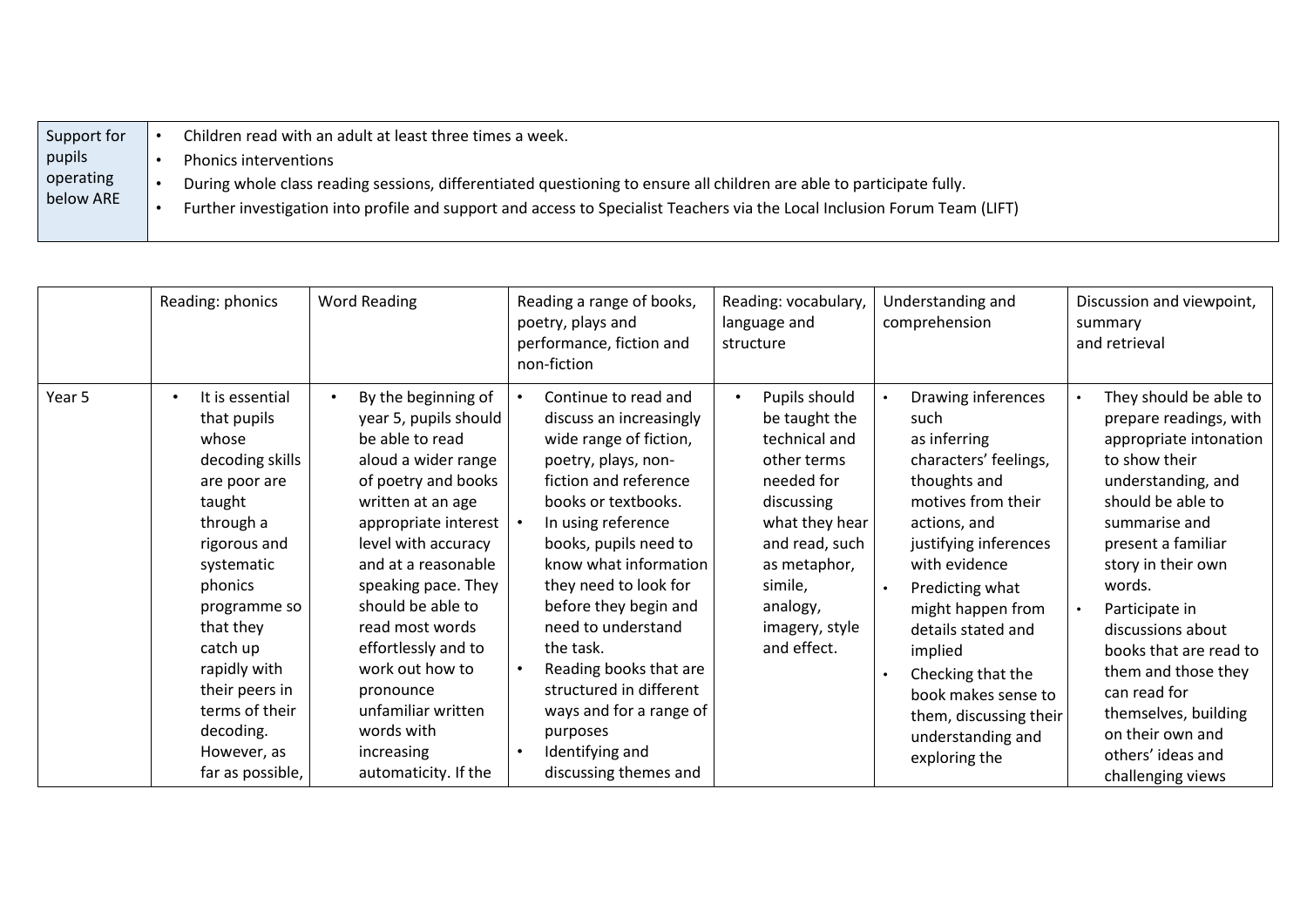| these pupils<br>should follow<br>the upper key<br>stage 2<br>programme of<br>study in terms<br>of listening to<br>books and<br>other writing<br>that they have<br>not come<br>across before,<br>hearing and<br>learning new<br>vocabulary<br>and<br>grammatical<br>structures,<br>and having a<br>chance to talk<br>about all of<br>these. | pronunciation<br>sounds unfamiliar,<br>they should ask for<br>help in determining<br>both the meaning of<br>the word and how<br>to pronounce it<br>correctly.<br>At this stage, there<br>should be no need<br>for further direct<br>teaching of word-<br>reading skills for<br>almost all pupils. If<br>pupils are struggling<br>or failing in this, the<br>reasons for this<br>should be<br>investigated. It is<br>imperative that<br>pupils are taught to<br>read during their<br>last two years at<br>primary school if<br>they enter year 5<br>not being able to do<br>SO.<br>Apply their growing<br>knowledge of root<br>words, prefixes and<br>suffixes<br>(morphology and | $\bullet$<br>$\bullet$ | conventions across a<br>wide range of writing<br>Increasing their<br>familiarity with a wide<br>range of books,<br>including myths,<br>legends and traditional<br>stories, modern fiction,<br>fiction from our literary<br>heritage, and books<br>from other cultures<br>and traditions<br>Recommending books<br>that they have read to<br>their peers, giving<br>reasons for their<br>choices<br>Learning a wider range<br>of poetry by heart.<br>They should continue<br>to learn the<br>conventions of<br>different types of<br>writing, such as the use<br>of the first person in<br>writing diaries and<br>autobiographies.<br>Distinguish between<br>statements of fact and<br>opinion |  |  | meaning of words in<br>context.<br>Asking questions to<br>improve their<br>understanding<br><b>See Vipers</b><br>Progression grid for<br>question stems | courteously<br>Provide reasoned<br>justifications for their<br>views.<br>Retrieve, record and<br>present information from<br>non-fiction** |
|--------------------------------------------------------------------------------------------------------------------------------------------------------------------------------------------------------------------------------------------------------------------------------------------------------------------------------------------|----------------------------------------------------------------------------------------------------------------------------------------------------------------------------------------------------------------------------------------------------------------------------------------------------------------------------------------------------------------------------------------------------------------------------------------------------------------------------------------------------------------------------------------------------------------------------------------------------------------------------------------------------------------------------------|------------------------|----------------------------------------------------------------------------------------------------------------------------------------------------------------------------------------------------------------------------------------------------------------------------------------------------------------------------------------------------------------------------------------------------------------------------------------------------------------------------------------------------------------------------------------------------------------------------------------------------------------------------------------------------------------------------------------------|--|--|---------------------------------------------------------------------------------------------------------------------------------------------------------|--------------------------------------------------------------------------------------------------------------------------------------------|
|--------------------------------------------------------------------------------------------------------------------------------------------------------------------------------------------------------------------------------------------------------------------------------------------------------------------------------------------|----------------------------------------------------------------------------------------------------------------------------------------------------------------------------------------------------------------------------------------------------------------------------------------------------------------------------------------------------------------------------------------------------------------------------------------------------------------------------------------------------------------------------------------------------------------------------------------------------------------------------------------------------------------------------------|------------------------|----------------------------------------------------------------------------------------------------------------------------------------------------------------------------------------------------------------------------------------------------------------------------------------------------------------------------------------------------------------------------------------------------------------------------------------------------------------------------------------------------------------------------------------------------------------------------------------------------------------------------------------------------------------------------------------------|--|--|---------------------------------------------------------------------------------------------------------------------------------------------------------|--------------------------------------------------------------------------------------------------------------------------------------------|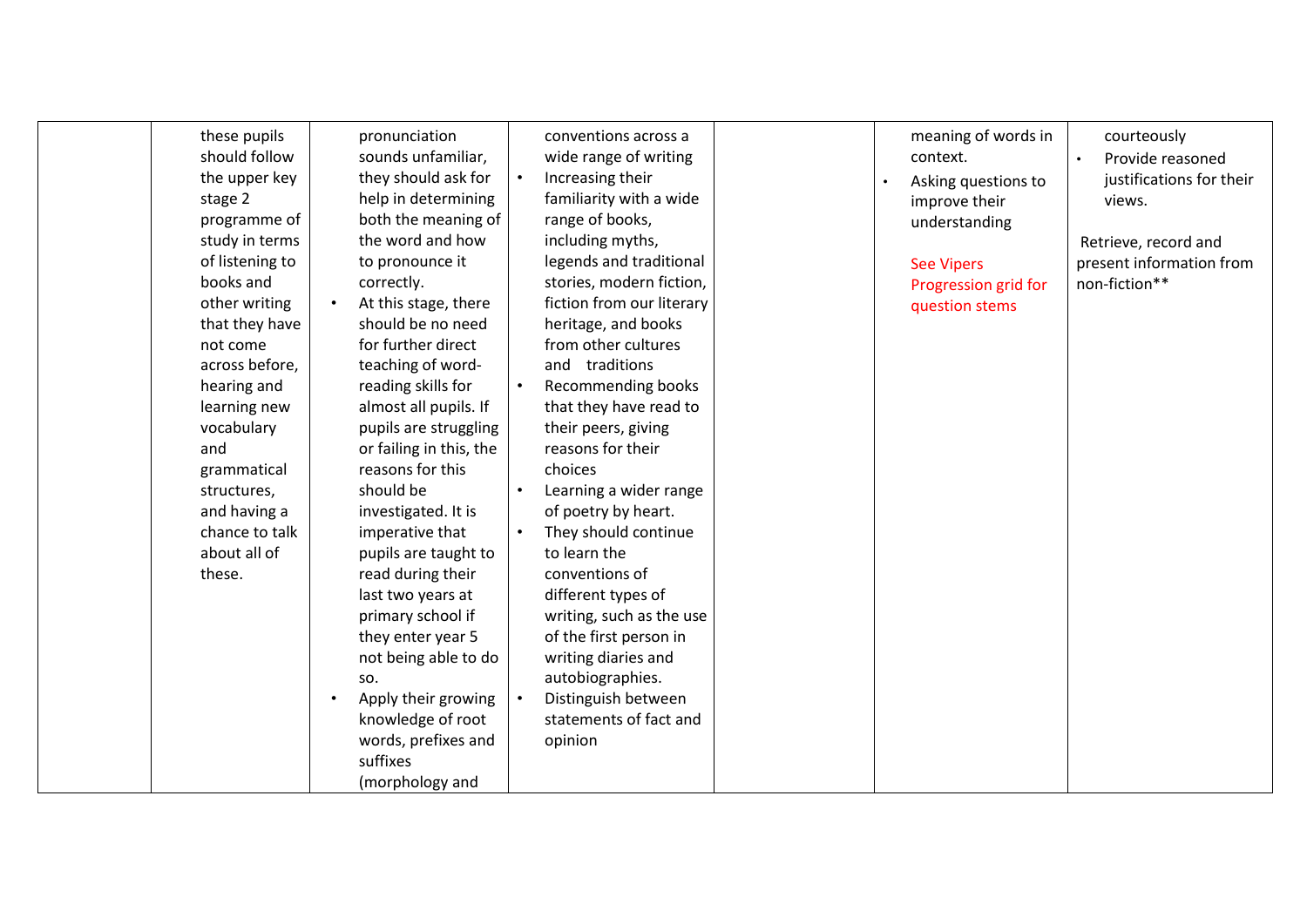| etymology), to read<br>aloud and to<br>understand the<br>meaning of new<br>words | Retrieve, record and<br>present information<br>from non-fiction. |  |
|----------------------------------------------------------------------------------|------------------------------------------------------------------|--|
|----------------------------------------------------------------------------------|------------------------------------------------------------------|--|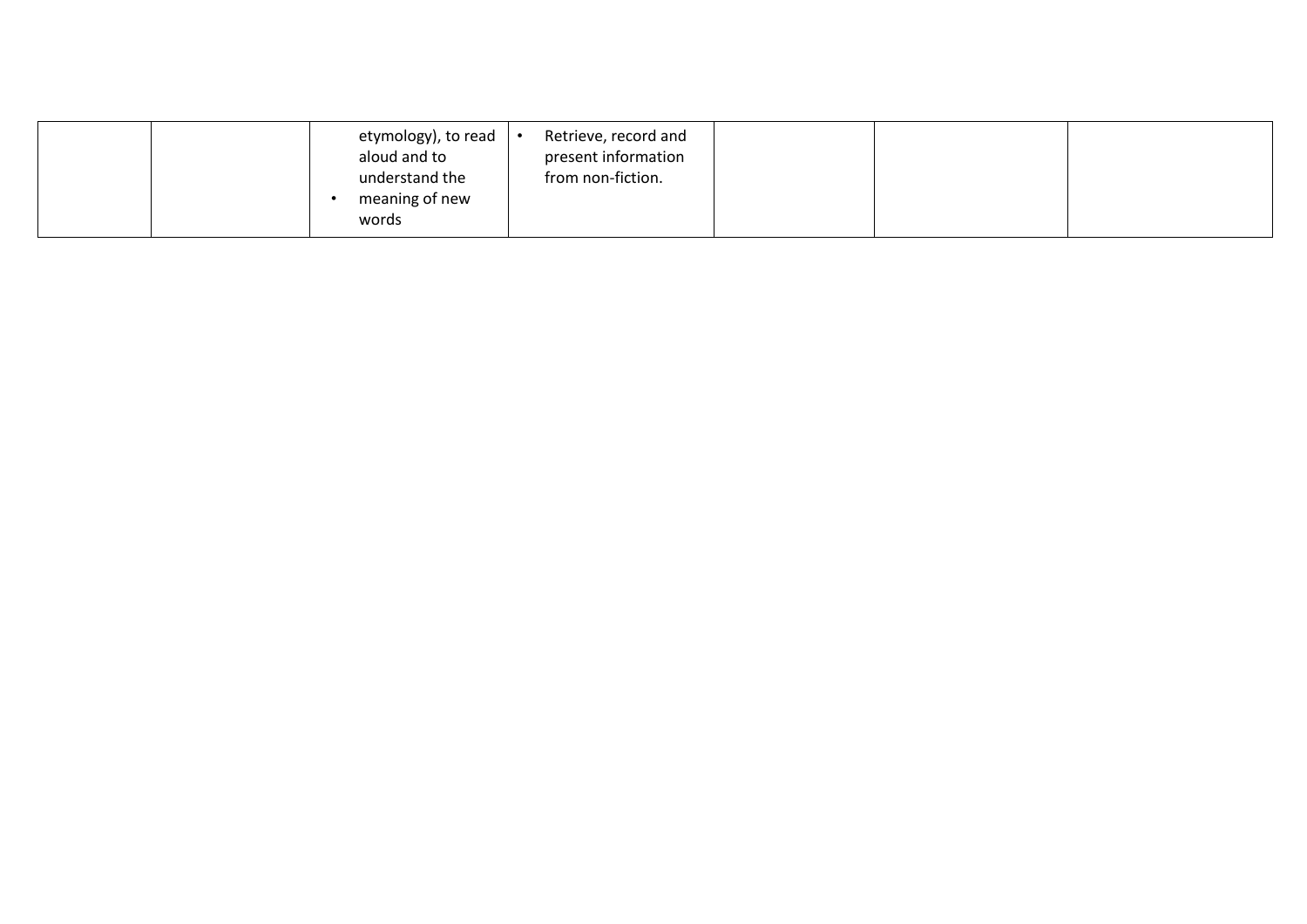| Teaching<br>strategies (Yr<br>5)            | During year 5, teachers should continue to emphasise pupils' enjoyment and understanding of language, especially vocabulary, to support their<br>reading. Pupils' knowledge of language, gained from stories, plays, poetry, non-fiction and textbooks, will support their increasing fluency as<br>readers.<br>When teachers are reading with or to pupils, attention should be paid to new vocabulary – both a word's meaning(s) and its correct pronunciation.<br>Pupils should continue to have opportunities to listen frequently to stories, poems, non-fiction and other writing, including whole books and not<br>$\bullet$<br>just extracts, so that they build on what was taught previously. In this way, they also meet books and authors that they might not choose<br>themselves. Pupils should also have opportunities to exercise choice in selecting books and be taught how to do so, with teachers making use of any<br>library services and expertise to support this.<br>Children are read to every day, being exposed to increasingly challenging vocabulary. Class reading book should be of a level that they children<br>$\bullet$<br>would not be able to access independently. It should be a book from an author who the children might not discover on their own. Avoid Walliams,<br>Rowling, Dahl etc<br>Pupils should have guidance about and feedback on the quality of their explanations and contributions to discussions.<br>$\bullet$<br>Whole class reading using a variety of texts is taught daily. Lessons typically last for 25 minutes, with longer lessons integrated in order to promote<br>$\bullet$<br>reading stamina. Whole class reading lessons can focus on a particular reading domain if needed.<br>Regular whole class shared reading of a variety of texts with variation in questioning, both verbal and written.<br>$\bullet$<br>Children are exposed to a wide variety of question types: multiple choice, ranking/ordering, labelling, find and copy, short response, open-ended<br>$\bullet$<br>response, How does the writer create tension? Explain fully referring to the text in your answer.<br>Explicit referencing with precise answers is modelled by the class teacher. e.g. 'What did he have to do in order to read the inscription?' answer:<br>$\bullet$<br>'Use his thumbnail to scrape the letters out'. Not accepted - 'use his thumbnail.'<br>Pupils should be shown how to compare characters, settings, themes and other aspects of what they read. |
|---------------------------------------------|------------------------------------------------------------------------------------------------------------------------------------------------------------------------------------------------------------------------------------------------------------------------------------------------------------------------------------------------------------------------------------------------------------------------------------------------------------------------------------------------------------------------------------------------------------------------------------------------------------------------------------------------------------------------------------------------------------------------------------------------------------------------------------------------------------------------------------------------------------------------------------------------------------------------------------------------------------------------------------------------------------------------------------------------------------------------------------------------------------------------------------------------------------------------------------------------------------------------------------------------------------------------------------------------------------------------------------------------------------------------------------------------------------------------------------------------------------------------------------------------------------------------------------------------------------------------------------------------------------------------------------------------------------------------------------------------------------------------------------------------------------------------------------------------------------------------------------------------------------------------------------------------------------------------------------------------------------------------------------------------------------------------------------------------------------------------------------------------------------------------------------------------------------------------------------------------------------------------------------------------------------------------------------------------------------------------------------------------------------------------------------------------------------------------------------------------------------------------------------------------------------------------------------|
| Written<br>expectation                      | Children record written comprehension responses.<br>$\bullet$                                                                                                                                                                                                                                                                                                                                                                                                                                                                                                                                                                                                                                                                                                                                                                                                                                                                                                                                                                                                                                                                                                                                                                                                                                                                                                                                                                                                                                                                                                                                                                                                                                                                                                                                                                                                                                                                                                                                                                                                                                                                                                                                                                                                                                                                                                                                                                                                                                                                      |
| Assessment                                  | Headstart reading comprehension assessments in terms 1,3 and 5<br>Teacher Assessment steps seasonally in Autumn, Spring and Summer terms.<br>$\bullet$<br>Termly phonics assessments for those children who are not yet 'free' readers.<br>$\bullet$                                                                                                                                                                                                                                                                                                                                                                                                                                                                                                                                                                                                                                                                                                                                                                                                                                                                                                                                                                                                                                                                                                                                                                                                                                                                                                                                                                                                                                                                                                                                                                                                                                                                                                                                                                                                                                                                                                                                                                                                                                                                                                                                                                                                                                                                               |
| How<br>individual<br>Reading is<br>promoted | All children who are not free readers are to read to the class teacher at least once a week.<br>$\bullet$<br>Children's Reading Records are monitored on a weekly basis and systems are in place to do this that are communicated with children and parents.<br>$\bullet$<br>Encourage children to read for pleasure by helping to choose books regularly.<br>Reading Race - home reading incentive                                                                                                                                                                                                                                                                                                                                                                                                                                                                                                                                                                                                                                                                                                                                                                                                                                                                                                                                                                                                                                                                                                                                                                                                                                                                                                                                                                                                                                                                                                                                                                                                                                                                                                                                                                                                                                                                                                                                                                                                                                                                                                                                |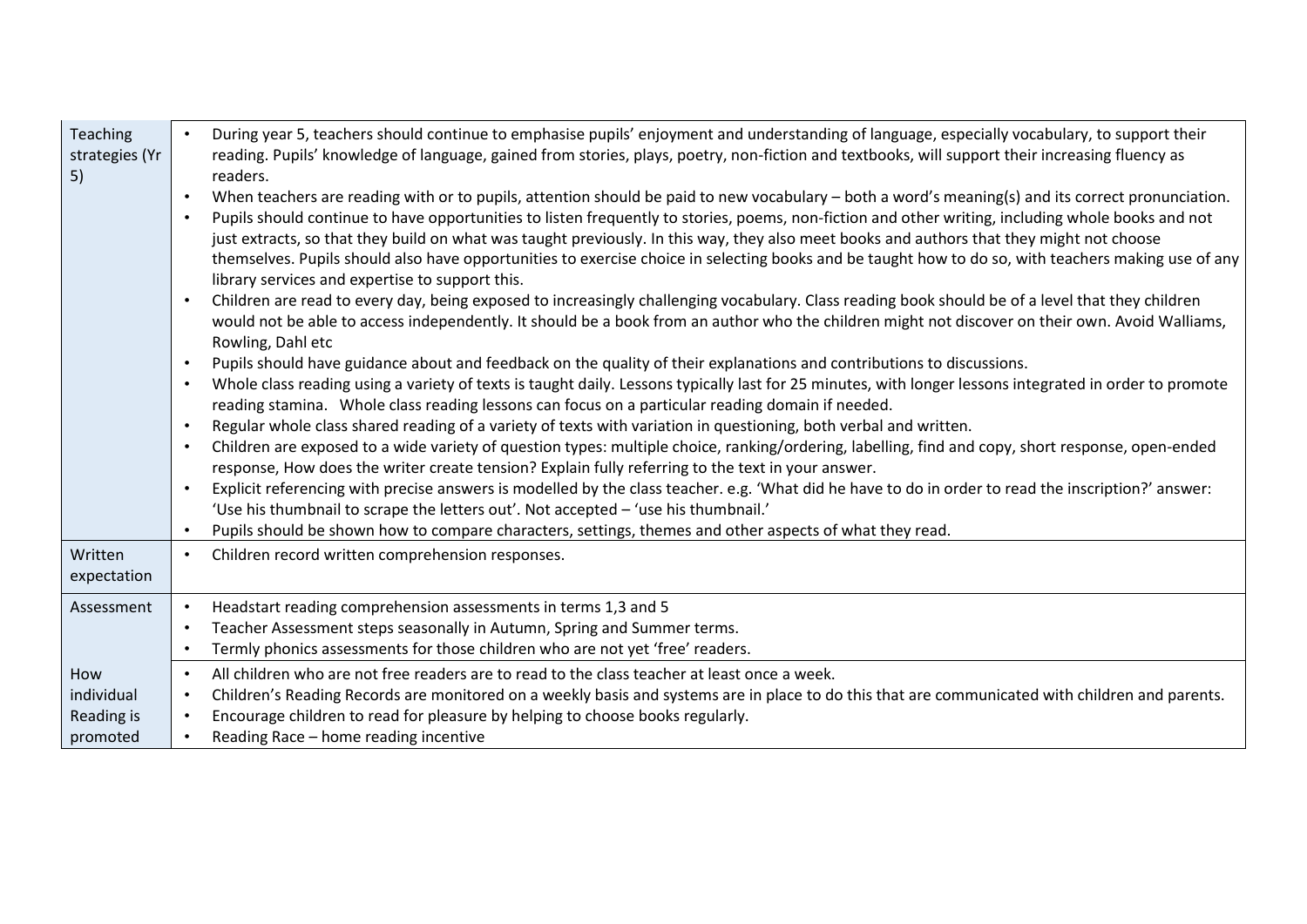| Support for | Children read with an adult at least three times a week.                                                                   |
|-------------|----------------------------------------------------------------------------------------------------------------------------|
| pupils      | <b>Phonics interventions</b>                                                                                               |
| operating   | During whole class reading sessions, differentiated questioning to ensure all children are able to participate fully.      |
| below ARE   | Further investigation into profile and support and access to Specialist Teachers via the Local Inclusion Forum Team (LIFT) |
|             |                                                                                                                            |
|             |                                                                                                                            |
|             |                                                                                                                            |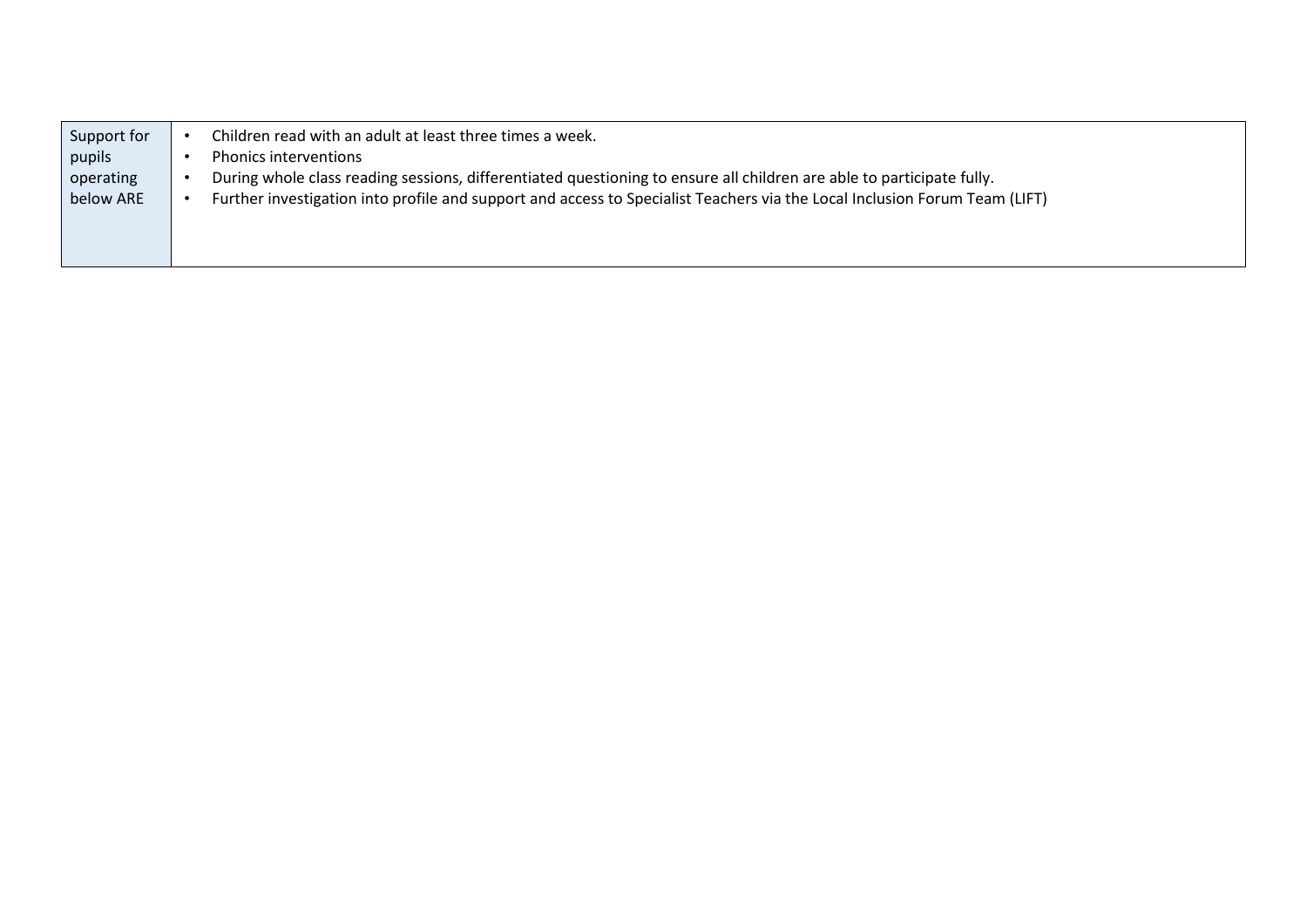|        | Reading: phonics                                                                                                                                                                                                                                                                                                                                                                                                                                                    | <b>Word Reading</b>                                                                                                                                                                                                                                                                                                                                                                            | Reading a range of<br>books, poetry,<br>plays and<br>performance,<br>fiction and<br>nonfiction                                                                                                                                                                                                                                                                                                                                                                                                | Reading: vocabulary,<br>language and<br>structure                                                                                                                                                                                 | Understanding<br>and<br>comprehension                             | Discussion and<br>viewpoint,<br>summary and<br>retrieval                                                                                                                                                                                                                                                                                                                                                                                                  |
|--------|---------------------------------------------------------------------------------------------------------------------------------------------------------------------------------------------------------------------------------------------------------------------------------------------------------------------------------------------------------------------------------------------------------------------------------------------------------------------|------------------------------------------------------------------------------------------------------------------------------------------------------------------------------------------------------------------------------------------------------------------------------------------------------------------------------------------------------------------------------------------------|-----------------------------------------------------------------------------------------------------------------------------------------------------------------------------------------------------------------------------------------------------------------------------------------------------------------------------------------------------------------------------------------------------------------------------------------------------------------------------------------------|-----------------------------------------------------------------------------------------------------------------------------------------------------------------------------------------------------------------------------------|-------------------------------------------------------------------|-----------------------------------------------------------------------------------------------------------------------------------------------------------------------------------------------------------------------------------------------------------------------------------------------------------------------------------------------------------------------------------------------------------------------------------------------------------|
| Year 6 | Pupils should<br>$\bullet$<br>be encouraged<br>to work out any<br>unfamiliar<br>word. They<br>should focus on<br>all the letters in<br>a word so that<br>they do not, for<br>example, read<br>'invitation' for<br>'imitation'<br>simply because<br>they might be<br>more familiar<br>with the first<br>word. Accurate<br>reading of<br>individual<br>words, which<br>might be key to<br>the meaning of<br>a sentence or<br>paragraph,<br>improves<br>comprehension. | Apply their<br>$\bullet$<br>growing<br>knowledge of<br>root words,<br>prefixes and<br>suffixes<br>(morphology<br>and<br>etymology),<br>to read aloud<br>and to<br>understand<br>the meaning<br>of new<br>words. By the<br>end of year 6,<br>pupils'<br>reading and<br>should be<br>sufficiently<br>fluent and<br>$\bullet$<br>effortless for<br>them to<br>manage the<br>general<br>demands of | Making<br>comparisons<br>within and across<br>books, identifying<br>more multiple<br>themes such as<br>loss or heroism.<br>They should have<br>opportunities to<br>compare<br>characters,<br>consider different<br>accounts of the<br>same event and<br>discuss viewpoints<br>(both of authors<br>and of fictional<br>characters), within<br>a text and across<br>more than 1 text.<br>Recommending<br>books that<br>they have read to<br>their peers, giving<br>reasons for their<br>choices | Checking that the<br>$\bullet$<br>book makes sense<br>to them, discussing<br>their<br>understanding and<br>exploring the<br>meaning of words<br>in context.<br>Asking questions to<br>$\bullet$<br>improve their<br>understanding | <b>See Vipers</b><br>Progression<br>grid for<br>question<br>stems | They should be<br>reading widely<br>and frequently,<br>outside as well as<br>in school, for<br>pleasure and<br>information.<br>They should be<br>able to read<br>silently, with<br>good<br>understanding,<br>inferring the<br>meanings of<br>unfamiliar<br>words, and then<br>discuss what<br>they have read.<br>Explain and<br>discuss their<br>understanding of<br>what they have<br>read, including<br>through formal<br>presentations<br>and debates, |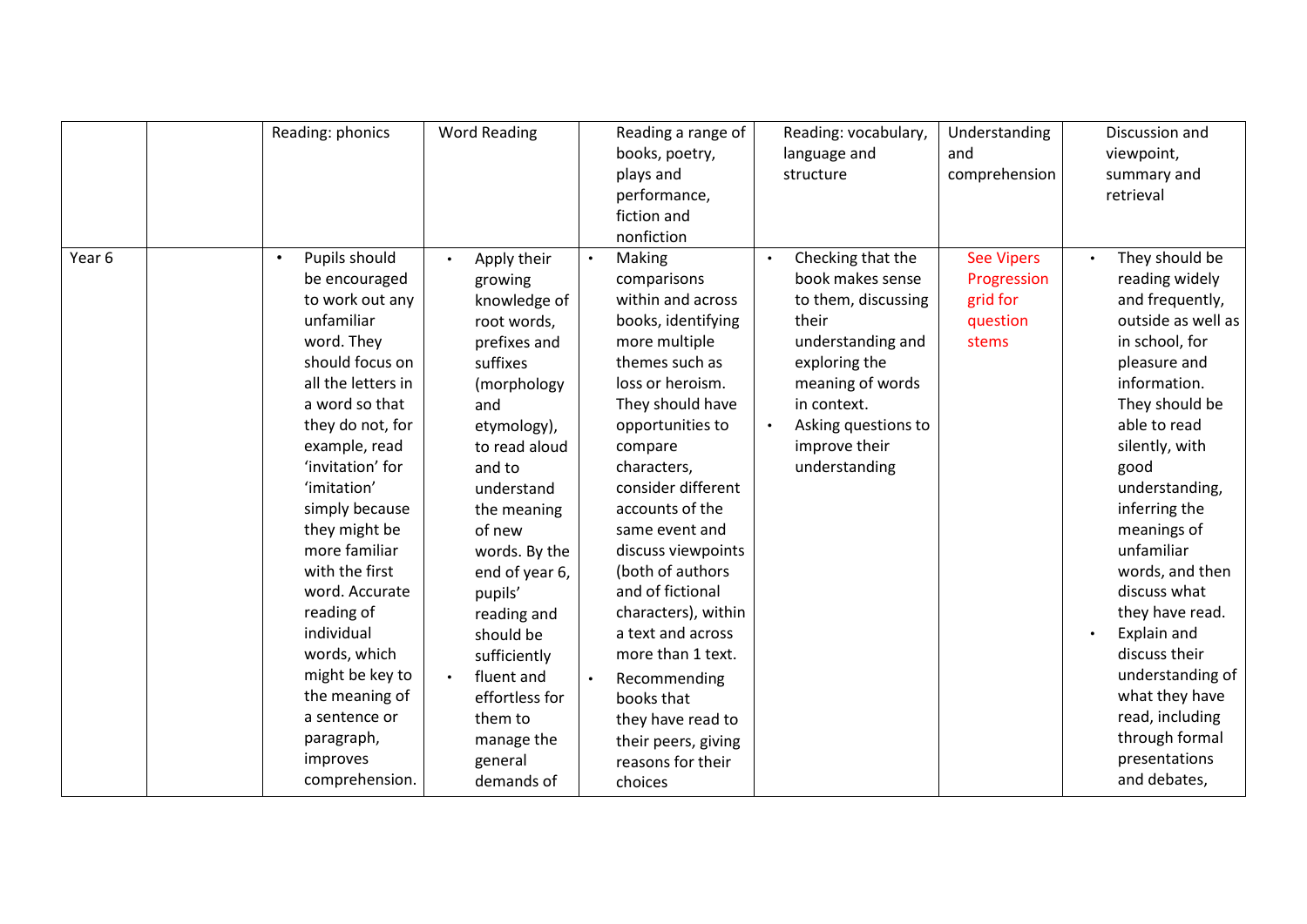| Teaching   | During year 6, teachers should continue to emphasise pupils' enjoyment and understanding of language, especially vocabulary, to support their            |
|------------|----------------------------------------------------------------------------------------------------------------------------------------------------------|
| strategies | reading. Pupils' knowledge of language, gained from stories, plays, poetry, non-fiction and textbooks, will support their increasing fluency as readers. |
| (Yr 6)     | When teachers are reading with or to pupils, attention should be paid to new vocabulary – both a word's meaning(s) and its correct pronunciation.        |
|            | Pupils should continue to have opportunities to listen frequently to stories, poems, non-fiction and other writing, including whole books and not just   |
|            | extracts, so that they build on what was taught previously. In this way, they also meet books and authors that they might not choose themselves.         |
|            | Pupils should also have opportunities to exercise choice in selecting books and be taught how to do so, with teachers making use of any library          |
|            | services and expertise to support this.                                                                                                                  |
|            | Children are read to every day, being exposed to increasingly challenging vocabulary. Class reading book should be of a level that they children would   |
|            | not be able to access independently. It should be a book from an author who the children might not discover on their own. Avoid Walliams, Rowling,       |
|            | Dahl etc                                                                                                                                                 |
|            | Pupils should have guidance about and feedback on the quality of their explanations and contributions to discussions.                                    |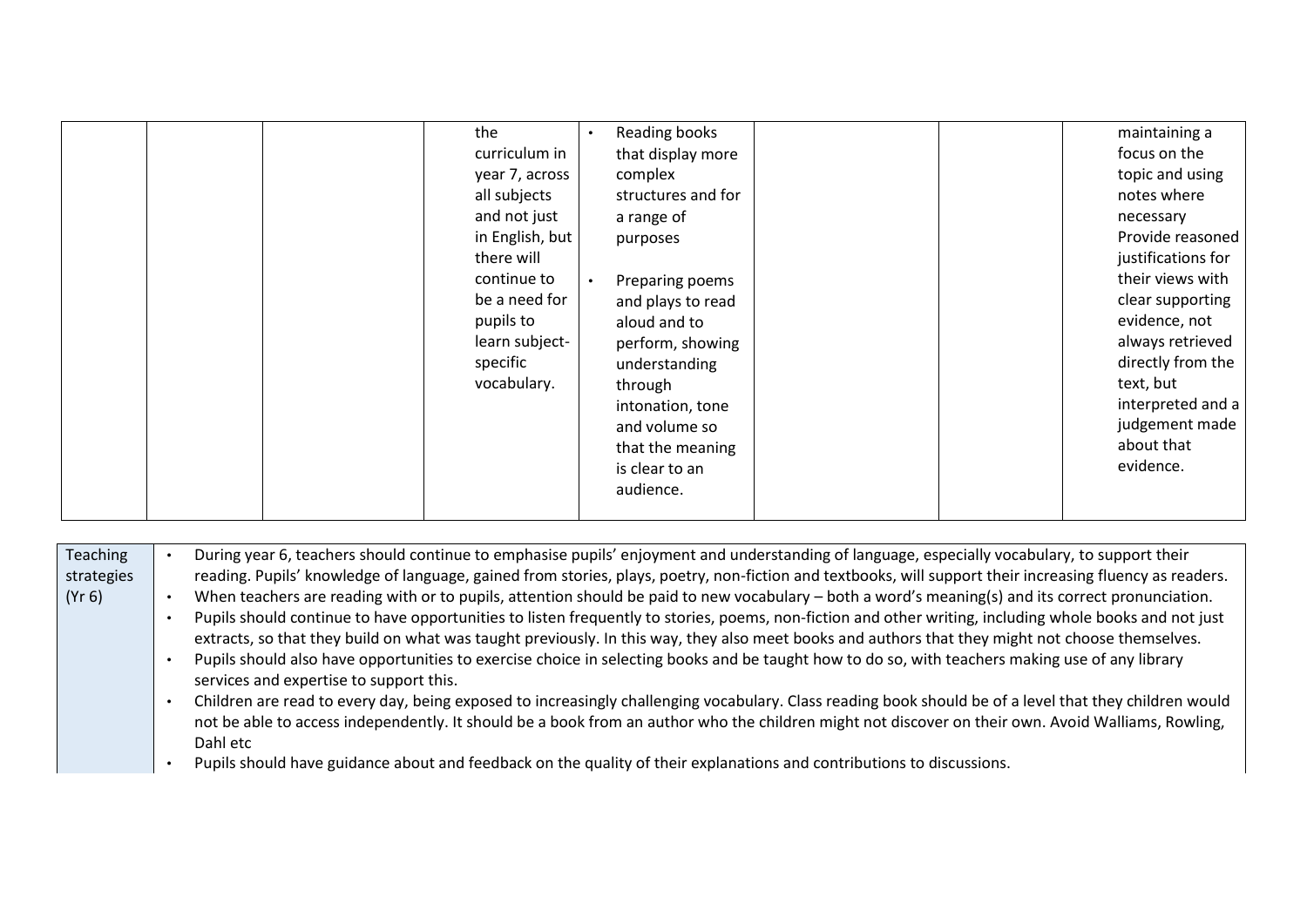|             | Whole class reading using a variety of texts is taught daily. Lessons typically last for 25 minutes, with longer lessons integrated in order to promote                                                                                                |
|-------------|--------------------------------------------------------------------------------------------------------------------------------------------------------------------------------------------------------------------------------------------------------|
|             | reading stamina. Whole class reading lessons can focus on a particular reading domain if needed.                                                                                                                                                       |
|             | Regular whole class shared reading of a variety of texts with variation in questioning, both verbal and written.<br>$\bullet$                                                                                                                          |
|             | Children are exposed to a wide variety of question types: multiple choice, ranking/ordering, labelling, find and copy, short response, open-ended                                                                                                      |
|             | response, How does the writer create tension? Explain fully referring to the text in your answer.                                                                                                                                                      |
|             | Explicit referencing with precise answers is modelled by the class teacher. e.g. 'What did he have to do in order to read the inscription?' answer: 'Use<br>$\bullet$<br>his thumbnail to scrape the letters out'. Not accepted - 'use his thumbnail.' |
|             | Pupils should be shown how to compare characters, settings, themes and other aspects of what they read.<br>$\bullet$                                                                                                                                   |
|             |                                                                                                                                                                                                                                                        |
|             | Teachers should prepare pupils for secondary education by ensuring that they understand nuances in vocabulary choice and age-appropriate,<br>$\bullet$                                                                                                 |
|             | academic vocabulary. This involves consolidation, practice and discussion of language                                                                                                                                                                  |
|             |                                                                                                                                                                                                                                                        |
| Written     | Children record written comprehension responses.                                                                                                                                                                                                       |
| expectation |                                                                                                                                                                                                                                                        |
| Assessment  | Previous SATS papers producing scaled scores in terms 2, 3 and 4. SATS in May.                                                                                                                                                                         |
|             | Teacher Assessment steps seasonally in Autumn, Spring and Summer terms.<br>$\bullet$                                                                                                                                                                   |
|             | Termly phonics assessments for those children who are not yet 'free' readers.<br>$\bullet$                                                                                                                                                             |
|             |                                                                                                                                                                                                                                                        |
|             |                                                                                                                                                                                                                                                        |
|             |                                                                                                                                                                                                                                                        |
| How         | All children who are not free readers are to read to the class teacher at least once a week.<br>$\bullet$                                                                                                                                              |
| individual  | Children's Reading Records are monitored on a weekly basis and systems are in place to do this that are communicated with children and parents.<br>$\bullet$                                                                                           |
| Reading is  | Encourage children to read for pleasure by helping to choose books regularly.                                                                                                                                                                          |
| promoted    | Reading Race - home reading incentive                                                                                                                                                                                                                  |
| Support for | Children read with an adult at least three times a week.<br>$\bullet$                                                                                                                                                                                  |
| pupils      | <b>Phonics interventions</b><br>$\bullet$                                                                                                                                                                                                              |
| operating   | During whole class reading sessions, differentiated questioning to ensure all children are able to participate fully.<br>$\bullet$                                                                                                                     |
| below ARE   | Further investigation into profile and support and access to Specialist Teachers via the Local Inclusion Forum Team (LIFT)<br>$\bullet$                                                                                                                |
|             |                                                                                                                                                                                                                                                        |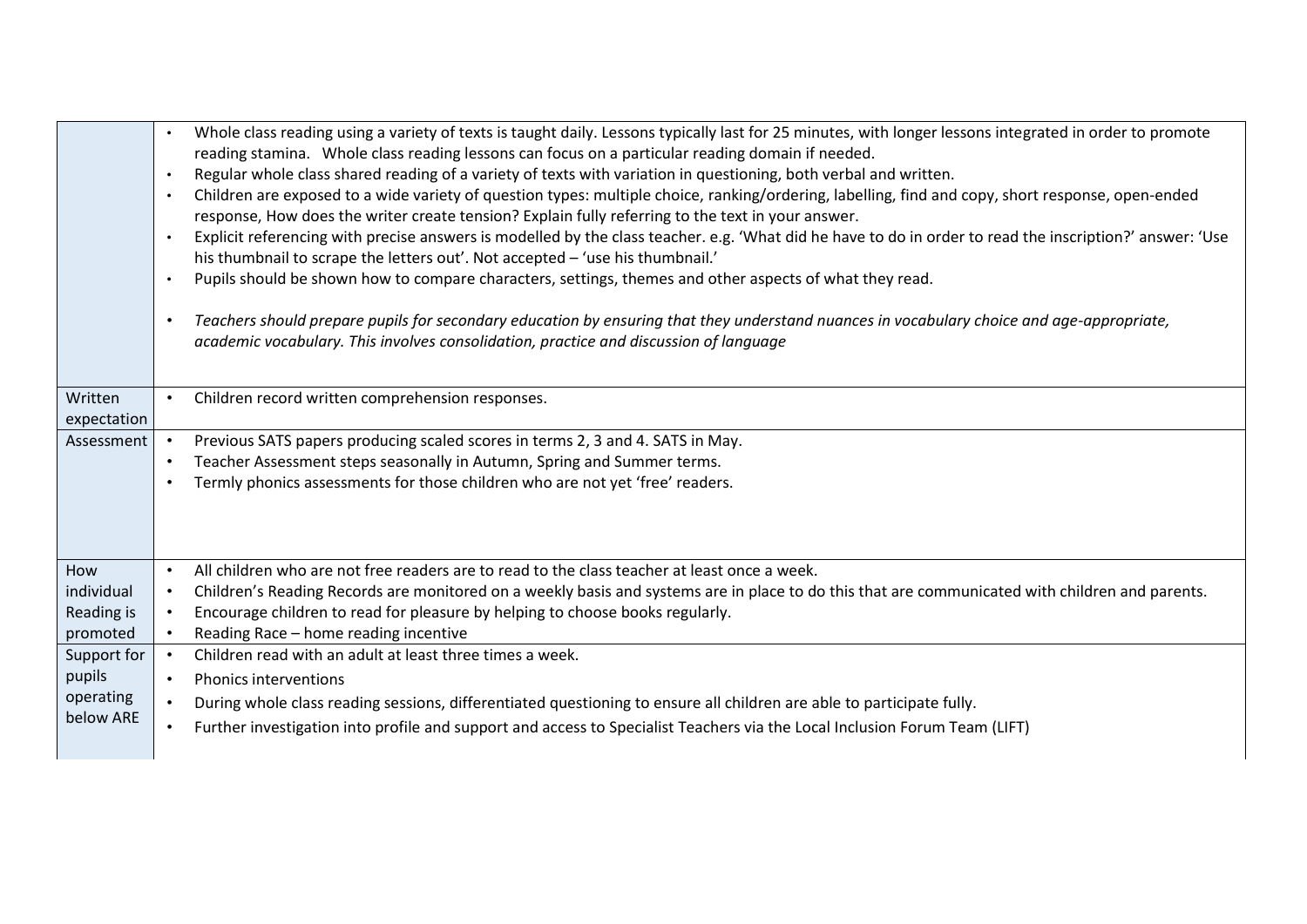| <b>Teaching</b><br>strategies (Yr<br>6) | During year 6, teachers should continue to emphasise pupils' enjoyment and understanding of language, especially vocabulary, to support their<br>reading. Pupils' knowledge of language, gained from stories, plays, poetry, non-fiction and textbooks, will support their increasing fluency as readers.<br>When teachers are reading with or to pupils, attention should be paid to new vocabulary - both a word's meaning(s) and its correct pronunciation.<br>$\bullet$<br>Pupils should continue to have opportunities to listen frequently to stories, poems, non-fiction and other writing, including whole books and not just<br>extracts, so that they build on what was taught previously. In this way, they also meet books and authors that they might not choose themselves.<br>Pupils should also have opportunities to exercise choice in selecting books and be taught how to do so, with teachers making use of any library<br>services and expertise to support this.<br>Children are read to every day, being exposed to increasingly challenging vocabulary. Class reading book should be of a level that they children would<br>not be able to access independently. It should be a book from an author who the children might not discover on their own. Avoid Walliams, Rowling,<br>Dahl etc<br>Pupils should have guidance about and feedback on the quality of their explanations and contributions to discussions.<br>$\bullet$<br>Whole class reading using a variety of texts is taught daily. Lessons typically last for 25 minutes, with longer lessons integrated in order to promote<br>reading stamina. Whole class reading lessons can focus on a particular reading domain if needed.<br>Regular whole class shared reading of a variety of texts with variation in questioning, both verbal and written.<br>$\bullet$<br>Children are exposed to a wide variety of question types: multiple choice, ranking/ordering, labelling, find and copy, short response, open-ended<br>response, how does the writer create tension? Explain fully referring to the text in your answer.<br>Explicit referencing with precise answers is modelled by the class teacher. e.g. 'What did he have to do in order to read the inscription?' answer: 'Use<br>his thumbnail to scrape the letters out'. Not accepted - 'use his thumbnail.'<br>Pupils should be shown how to compare characters, settings, themes and other aspects of what they read.<br>Teachers should prepare pupils for secondary education by ensuring that they understand nuances in vocabulary choice and age-appropriate, academic |
|-----------------------------------------|-----------------------------------------------------------------------------------------------------------------------------------------------------------------------------------------------------------------------------------------------------------------------------------------------------------------------------------------------------------------------------------------------------------------------------------------------------------------------------------------------------------------------------------------------------------------------------------------------------------------------------------------------------------------------------------------------------------------------------------------------------------------------------------------------------------------------------------------------------------------------------------------------------------------------------------------------------------------------------------------------------------------------------------------------------------------------------------------------------------------------------------------------------------------------------------------------------------------------------------------------------------------------------------------------------------------------------------------------------------------------------------------------------------------------------------------------------------------------------------------------------------------------------------------------------------------------------------------------------------------------------------------------------------------------------------------------------------------------------------------------------------------------------------------------------------------------------------------------------------------------------------------------------------------------------------------------------------------------------------------------------------------------------------------------------------------------------------------------------------------------------------------------------------------------------------------------------------------------------------------------------------------------------------------------------------------------------------------------------------------------------------------------------------------------------------------------------------------------------------------------------------------------------------------------------------------------------------------------------------------------------------|
|                                         | vocabulary. This involves consolidation, practice and discussion of language                                                                                                                                                                                                                                                                                                                                                                                                                                                                                                                                                                                                                                                                                                                                                                                                                                                                                                                                                                                                                                                                                                                                                                                                                                                                                                                                                                                                                                                                                                                                                                                                                                                                                                                                                                                                                                                                                                                                                                                                                                                                                                                                                                                                                                                                                                                                                                                                                                                                                                                                                      |
| Written<br>expectation                  | Children record written comprehension responses.                                                                                                                                                                                                                                                                                                                                                                                                                                                                                                                                                                                                                                                                                                                                                                                                                                                                                                                                                                                                                                                                                                                                                                                                                                                                                                                                                                                                                                                                                                                                                                                                                                                                                                                                                                                                                                                                                                                                                                                                                                                                                                                                                                                                                                                                                                                                                                                                                                                                                                                                                                                  |
| Assessment                              | Previous SATS papers producing scaled scores in terms 2, 3 and 4. SATS in May.<br>Teacher Assessment steps seasonally in Autumn, Spring and Summer terms.<br>Termly phonics assessments for those children who are not yet 'free' readers.                                                                                                                                                                                                                                                                                                                                                                                                                                                                                                                                                                                                                                                                                                                                                                                                                                                                                                                                                                                                                                                                                                                                                                                                                                                                                                                                                                                                                                                                                                                                                                                                                                                                                                                                                                                                                                                                                                                                                                                                                                                                                                                                                                                                                                                                                                                                                                                        |